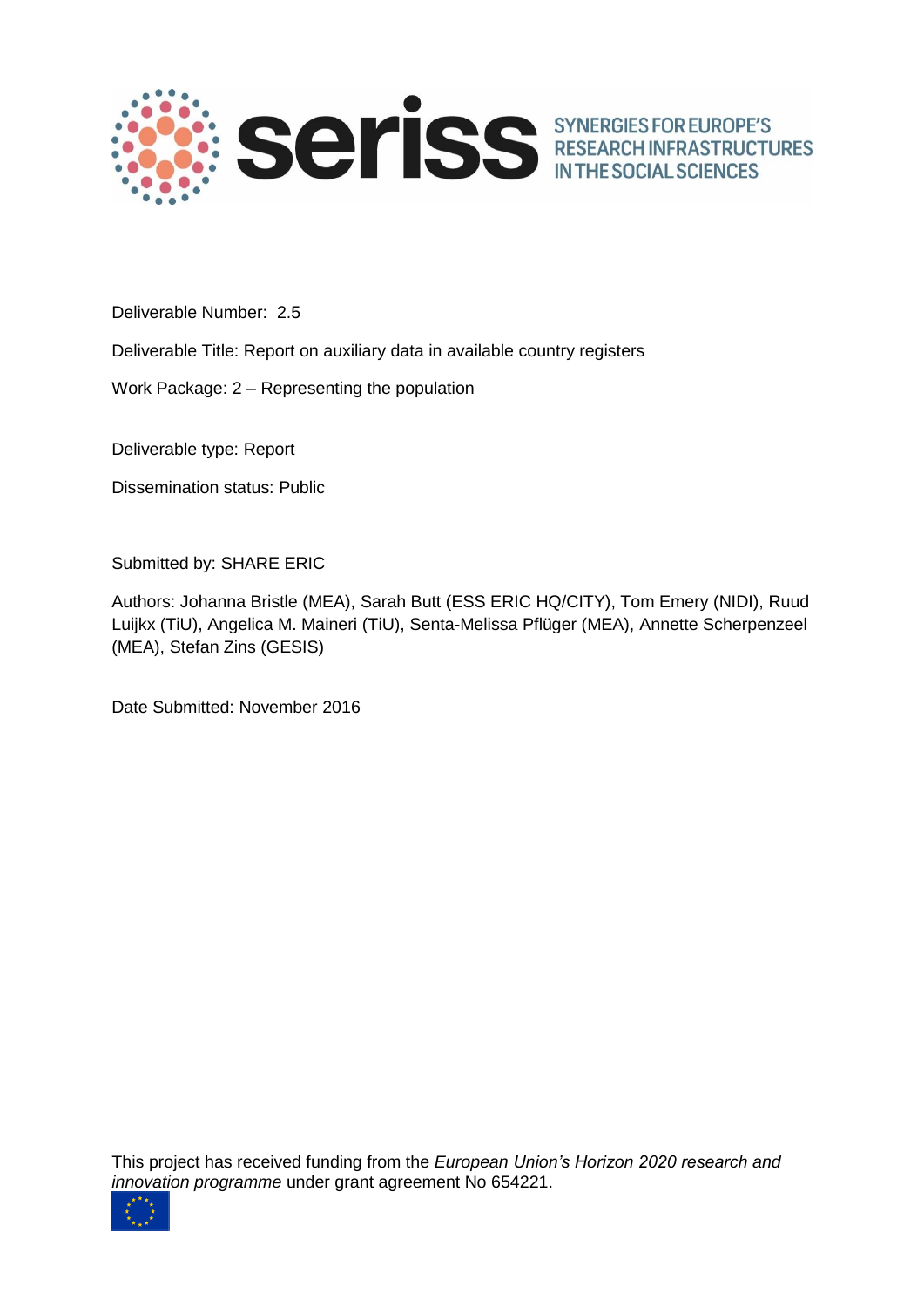

www.seriss.eu **W@SERISS\_EU** 

SERISS (Synergies for Europe's Research Infrastructures in the Social Sciences) aims to exploit synergies, foster collaboration and develop shared standards between Europe's social science infrastructures in order to better equip these infrastructures to play a major role in addressing Europe's grand societal challenges and ensure that European policymaking is built on a solid base of the highest-quality socio-economic evidence.

The four year project (2015-19) is a collaboration between the three leading European Research Infrastructures in the social sciences – the European Social Survey (ESS ERIC), the Survey for Health Aging and Retirement in Europe (SHARE ERIC) and the Consortium of European Social Science Data Archives (CESSDA AS) – and organisations representing the Generations and Gender Programme (GGP), European Values Study (EVS) and the WageIndicator Survey.

Work focuses on three key areas: Addressing key challenges for cross-national data collection, breaking down barriers between social science infrastructures and embracing the future of the social sciences.

Please cite this deliverable as: Bristle, J., Butt, S., Emery, T., Luijx, R., Maineri, A.M., Pflüger, S-M., Scherpenzeel, A. and Zins, S. (2016) *Report on auxiliary data in available country registers*. Deliverable 2.5 of the SERISS project funded under the *European Union's Horizon 2020 research and innovation programme* GA No: 654221*.* Available at: [www.seriss.eu/resources/deliverables](http://www.seriss.eu/resources/deliverables)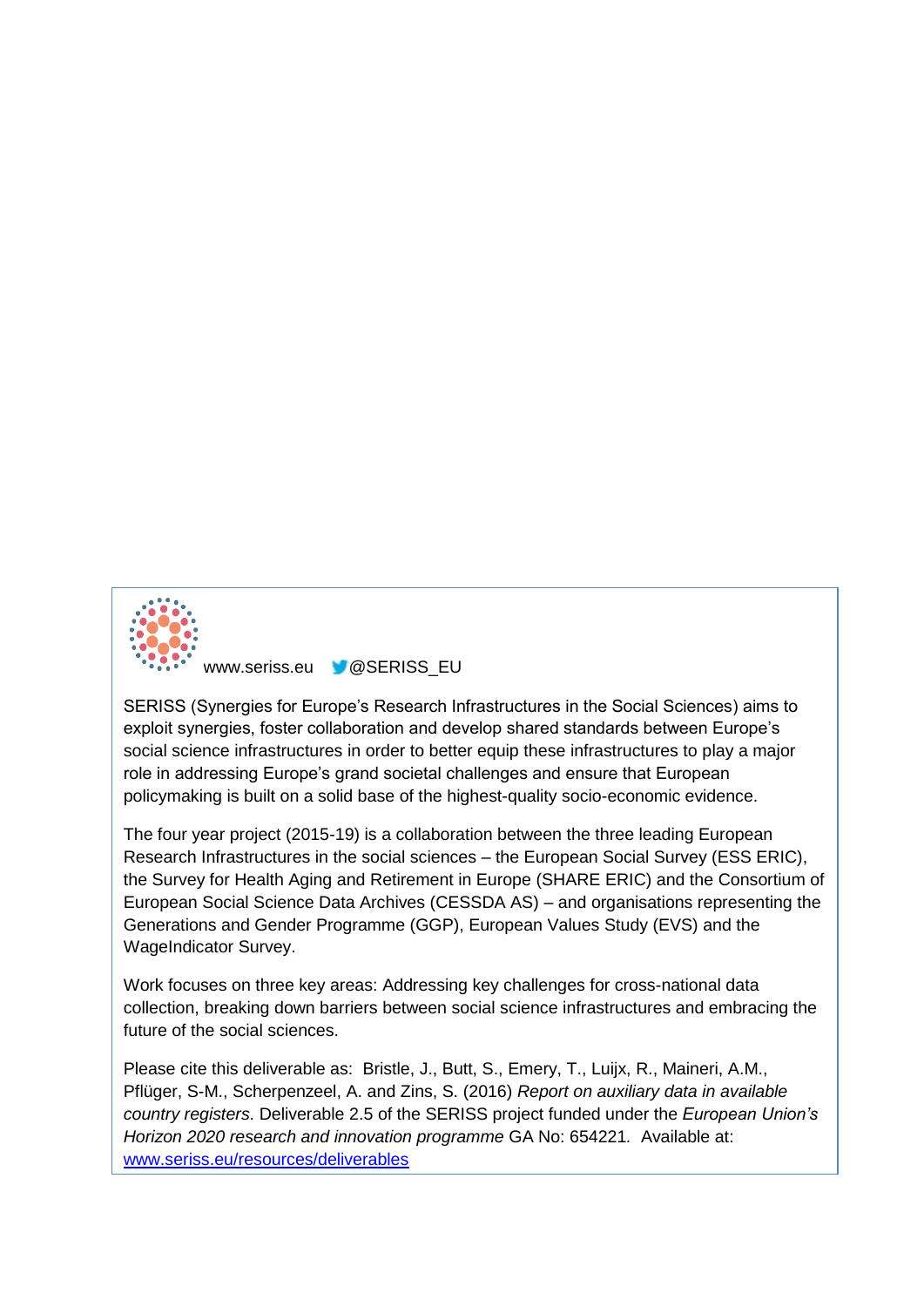# Auxiliary data in available country registers

# **Content**

| 1.             |     |  |  |  |  |
|----------------|-----|--|--|--|--|
| 2.             |     |  |  |  |  |
|                | 2.1 |  |  |  |  |
|                | 2.2 |  |  |  |  |
|                | 2.3 |  |  |  |  |
|                | 2.4 |  |  |  |  |
|                |     |  |  |  |  |
|                |     |  |  |  |  |
|                |     |  |  |  |  |
| 3.             |     |  |  |  |  |
|                | 3.1 |  |  |  |  |
|                | 3.2 |  |  |  |  |
|                |     |  |  |  |  |
|                |     |  |  |  |  |
|                |     |  |  |  |  |
| $\mathbf{4}$ . |     |  |  |  |  |
|                |     |  |  |  |  |
|                |     |  |  |  |  |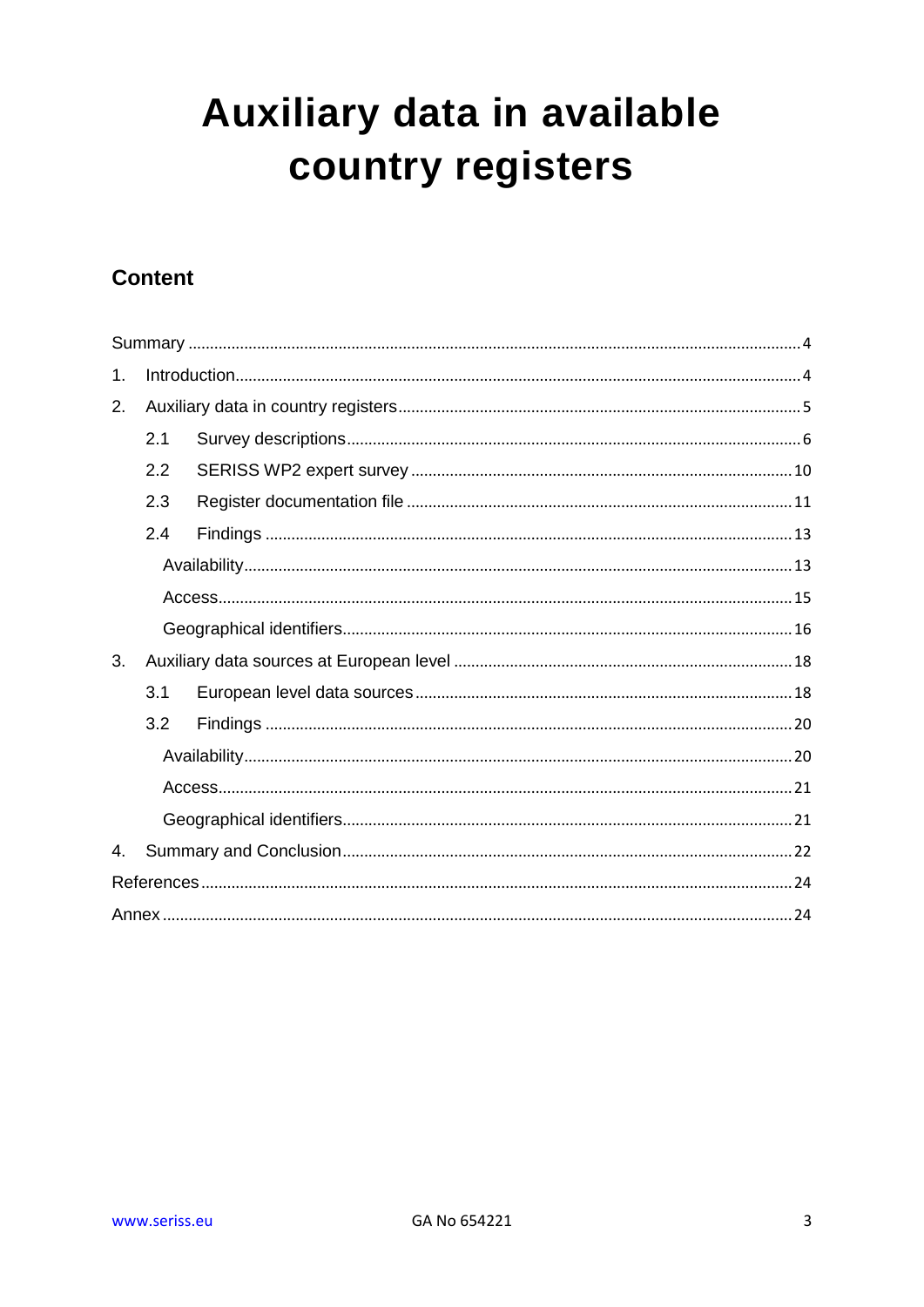# <span id="page-3-0"></span>**Summary**

The potential for using auxiliary or contextual data for sample-based nonresponse adjustments recently gained more attention. However, identifying and accessing auxiliary data for nonresponse analysis, especially data which is of sufficiently high quality, presents a challenge. Data availability and access conditions can vary across countries and across organisations. This deliverable provides an inventory of auxiliary data that are available in registers used as sampling frames in the four major cross-European social surveys participating in SERISS: SHARE, ESS, GGP and EVS. Information is based primarily on findings from an expert survey among the researchers of these studies' country teams. Findings are augmented with information on auxiliary data sources on the European level. In addition to this summary report, an accompanying Excel file (SERISS\_WP2\_D2.5\_Annex2.xls) provides detailed information about the auxiliary data available in registers used by the four surveys across 24 countries. This resource provides an opportunity to compare and learn from the experiences of the four major cross-national surveys being conducted in Europe today and identify potential sources of auxiliary data for future use.

# <span id="page-3-1"></span>1. Introduction

This deliverable is part of SERISS work package 2 "Representing the population" which aims at developing ex ante and ex post strategies to obtain high-quality samples in social surveys. The second task of this work package explores the potential for exploiting the growing amount of pre-existing administrative data to better understand and overcome survey non-response and non-response bias. Understanding and reducing survey non-response is considered an ex ante solution to having a representative sample of the population, while using auxiliary data that is available for respondents as well as non-respondents can help to improve weighting strategies as a post-survey solution to nonresponse. Researchers from the four large crossnational studies united in SERISS work jointly on this aim: the European Social Survey (ESS), the European Values Study (EVS), the Gender and Generations Program (GGP), and the Survey of Health, Ageing, and Retirement in Europe (SHARE).

The potential for using auxiliary or contextual data for sample-based nonresponse adjustments recently gained more attention [\(Kreuter, 2013;](#page-23-2) [Krueger & West, 2014;](#page-23-3) [Olson,](#page-23-4)  [2013\)](#page-23-4). To be useful for sample-based nonresponse adjustments, auxiliary data have to fulfil two conditions: Firstly, auxiliary data need to be available for respondents and nonrespondents [\(Groves, 2006\)](#page-23-5). This is only the case if they are collected for all cases in the gross sample either directly through additional information from the sampling frames, through interviewer screening, the collection of process data (paradata) on e.g. call sequences, or through using contextual data from external data sources e.g. administrative records from other sources than the sampling frame or high-quality survey data, e.g. census information. Secondly, to be effective for nonresponse bias adjustments, auxiliary data need to be predictive for response propensities and correlate with substantive survey variables of interest [\(Groves, 2006\)](#page-23-5).

Identifying and accessing auxiliary data for nonresponse analysis, especially data which is of sufficiently high quality, presents a challenge [\(Olson, 2013;](#page-23-4) [Smith & Kim, 2013\)](#page-23-6). Few studies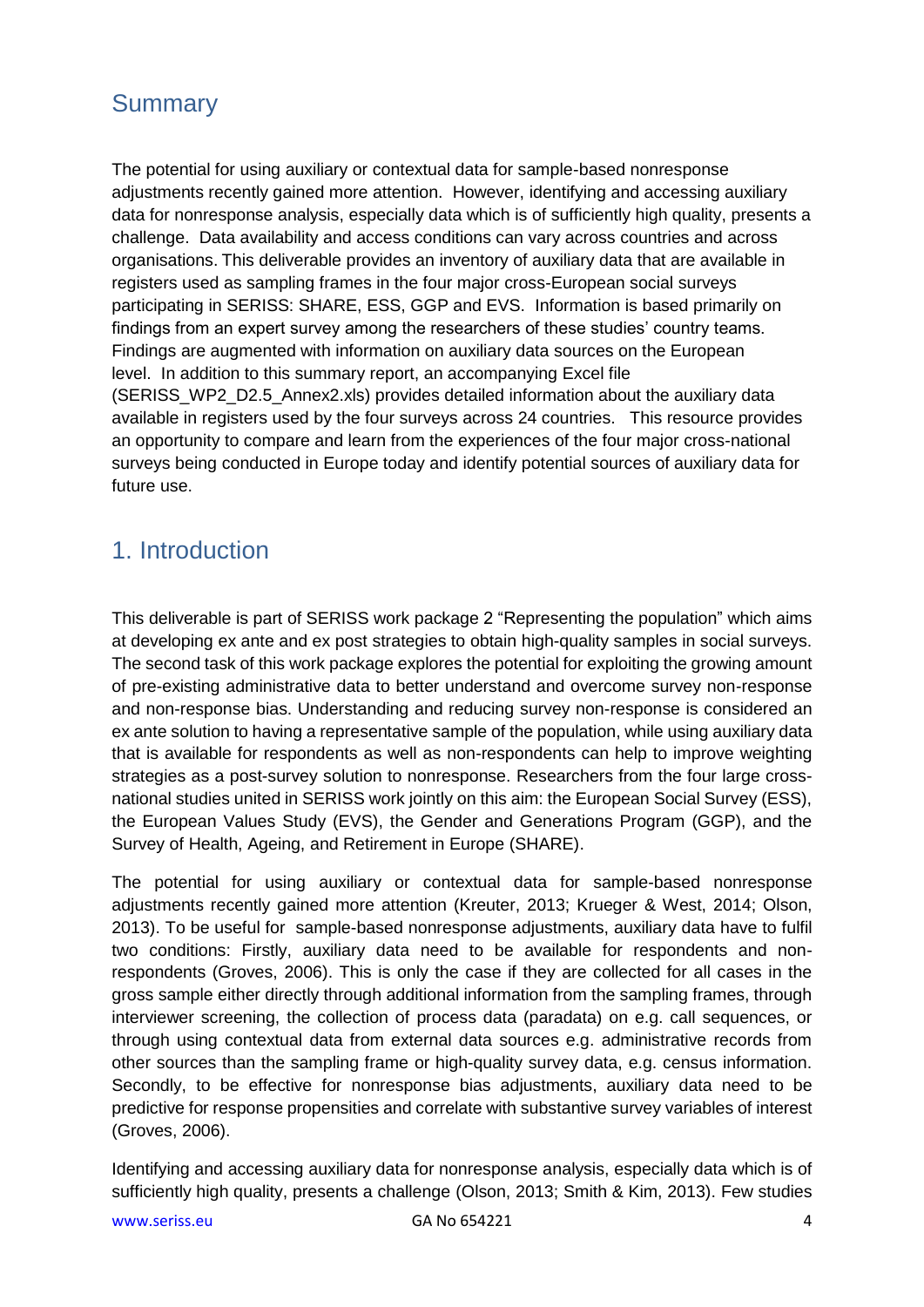systematically assess the availability of auxiliary data for nonresponse analyses and those that do tend to be limited to a single country, often the USA. For example, Czajka (2013) explicitly assessed a compilation of administrative data sources (e.g. tax records) for nonresponse purposes and elaborated on the issues of coverage, unit of observation, data quality and completeness, timeliness, and legal restrictions. He stated that administrative records are of high accuracy for variables that directly serve the purpose of the register, e.g. payment amounts in tax records, but are of low accuracy if they are collected in secondary order, e.g. race [\(Czajka, 2013\)](#page-23-7). Access to these data is often legally restricted. In the case of the US Census Bureau, the administrative records can only be used in-house and the use for nonresponse analyses is limited to surveys that are conducted by the Census Bureau (ibid.).

Poulain and Herm [\(2013\)](#page-23-8) recently provided an overview about the availability of central population registers in European countries with a focus on the historical development, the link between census surveys and population registers, and opportunities of utilising register data for providing demographic statistics. Registers of Scandinavian countries can, under specific conditions, be accessed for research purposes on nonresponse and other areas for example [\(Olsen, 2011\)](#page-23-9). The author declares the need for international, equal and free access possibilities for researchers.

In this report we add to the literature based on the experiences of the four major cross-European surveys (ESS, EVS, GGP and SHARE). The aim of this deliverable is to provide an inventory of auxiliary data that are available in registers used as sampling frames in the four major cross-European social surveys participating in SERISS. We will answer the following research questions:

- a) What auxiliary data are available from sampling frames used in the four major cross-European surveys of the moment?
- b) How are they accessible in practice?
- c) Which geographical identifiers are available in the registers?
- d) What are the overlaps and differences across surveys and across countries?
- e) What external data sources are available that provide harmonized contextual information at a European level and what do they offer?

For this purpose, we fielded an expert survey about the use of sampling frames and auxiliary data for surveys, to be answered by the researchers who are responsible for the sampling and data collection in the countries included in the four large surveys. All findings reported in the second chapter are based on experiences from sampling experts in the countries of the four studies. The third chapter comprises a compilation of auxiliary data available on the European level, collected and provided by Eurostat and Census HUB. These data sources provide smallarea contextual data. In both chapters, we evaluate availability and accessibility of auxiliary variables chosen with regard to their potential for nonresponse analyses.

# <span id="page-4-0"></span>2. Auxiliary data in country registers

This chapter is based on results from the SERISS WP2 expert survey, which has been conducted among country teams of the European Social Survey (ESS), the European *Values* Study (EVS), the Gender and Generations Program (GGP), and the Survey of Health, Ageing,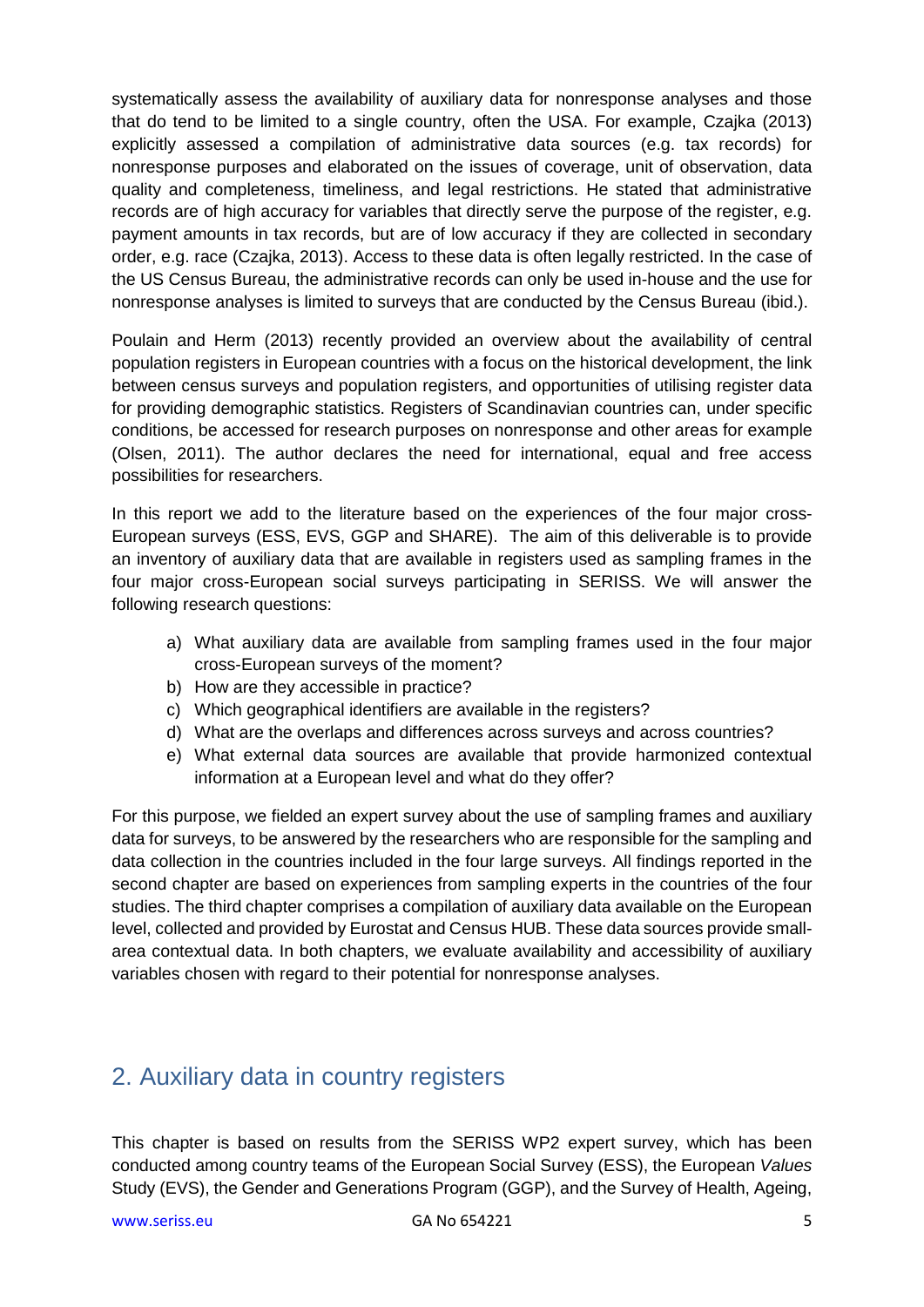and Retirement in Europe (SHARE). Details about the four studies, the expert survey as well as the main findings can be found in the following sections. Results from the survey are summarized along the dimensions auxiliary content of the registers, access opportunities, and geographical identifiers available for linkage.

# <span id="page-5-0"></span>2.1Survey descriptions

### *European Social Survey (ESS)*

The European Social Survey (ESS) is an academically driven cross-national survey of public attitudes and behaviour that has been carried out in 36 European countries since 2001 (also see [http://www.europeansocialsurvey.org\)](http://www.europeansocialsurvey.org/).

The main aims of the ESS are to chart stability and change in social structure, conditions and attitudes in Europe and to interpret how Europe's social, political and moral fabric is changing; to achieve and spread higher standards of rigour in cross-national research in the social sciences, including for example, questionnaire design and pre-testing, sampling, data collection, reduction of bias and the reliability of questions; to introduce soundly-based indicators of national progress, based on citizens' perceptions and judgements of key aspects of their societies; to undertake and facilitate the training of European social researchers in comparative quantitative measurement and analysis; and to improve the visibility and outreach of data on social change among academics, policy makers and the wider public.

The ESS is a nationally representative cross-sectional general population survey. Every two years face-to-face interviews are conducted with a fresh representative sample of the resident population aged 15 and over and living in private households. Consisting of a core questionnaire that remains the same in every round alongside round-specific rotating modules, the survey covers a range of topics including: satisfaction with democracy, political engagement, health and wellbeing, social norms, attitudes to immigration, work and family, and attitudes to key areas of public policy including immigration, welfare state and energy and climate change. The ESS is carried out to the highest methodological standards and aims for optimal comparability or equivalence in all stages of data collection and processing. Detailed guidelines on implementation are provided in the [Specification for Participating Countries.](file://///shares0/ss-ess/ESS/Specifications%20&%20participation/R8/Final%20Versions/ESS%20ERIC%20Specifications%20Round%208%20final.pdf)

Seven rounds of the survey have been conducted to date with ESS Round 8 entering the field in September 2016. ESS data are available free of charge for non-commercial use and can be downloaded from the study website. ESS data are widely used by students, academic researchers, policymakers and journalists to inform debate on the key challenges facing European societies.

The leading principal of ESS sampling is that the selection has to be based on a probabilistic rule and that the sample sizes have to be planned in a way that makes estimates across countries comparable, by ensuring a similar level of precision, i.e. similar sampling errors of estimates. Thus convenience sampling and quota sampling are not permitted and the inclusion probabilities of the respondents should be known and calculable.

*European Values Study (EVS)*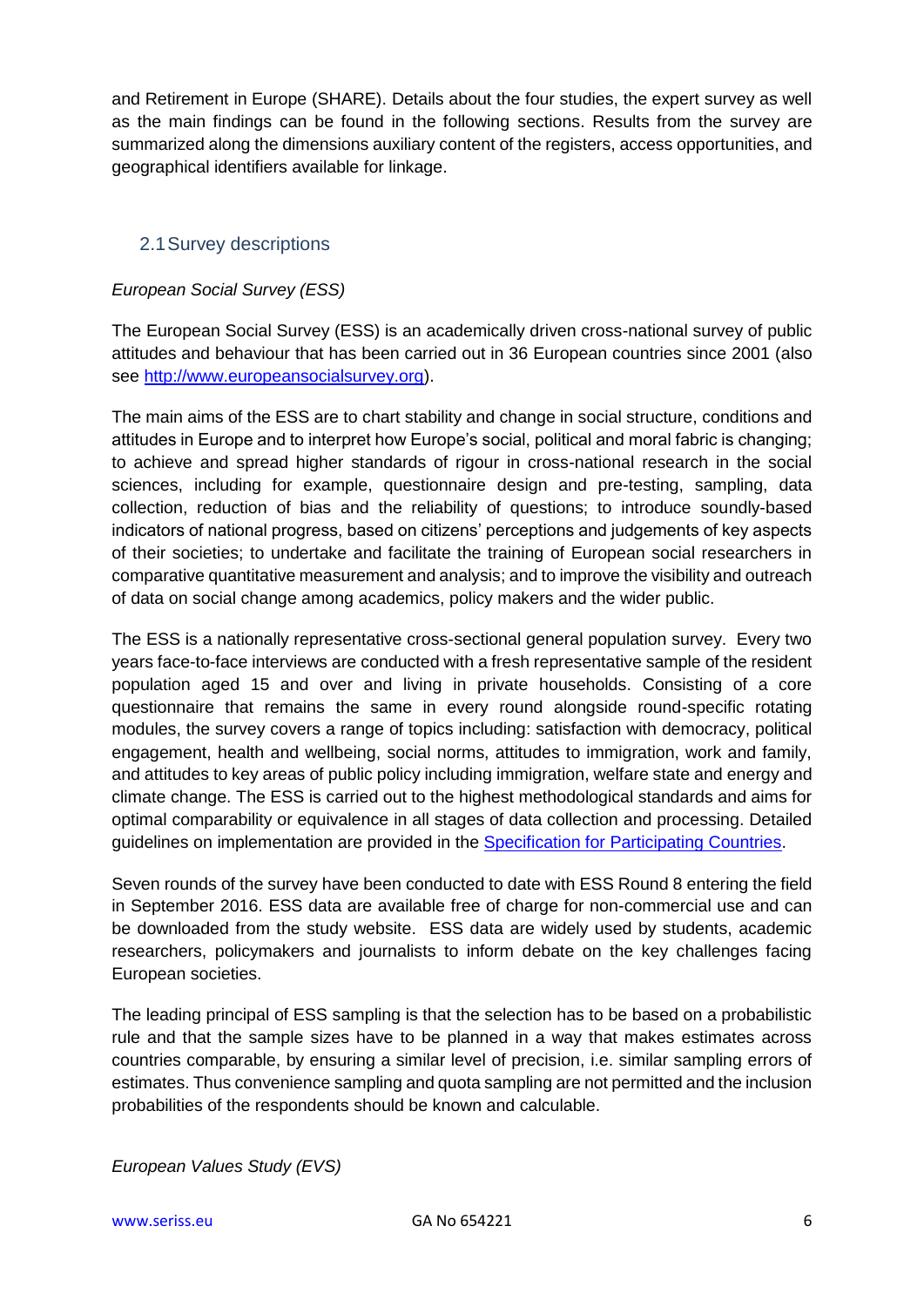The European *Values* Study is a large-scale, cross-national, and longitudinal survey research program that investigates basic human values. The project originated in the 1970s, aiming at describing value differences, similarities, and changes within Europe. The study covers different value fields, such as life, family, work, religion, politics, and society (also see [http://www.europeanvaluesstudy.eu/\)](http://www.europeanvaluesstudy.eu/).

The study was fielded for the first time in 1981, and ever since it has been replicated every nine years (1990, 1999, 2008; the next wave will be fielded in 2017). In 1981, the study only covered 14 European countries, USA, and Canada; wave by wave, the survey research program has enlarged, reaching no less than 47 countries in wave 4 (2008), for a total of almost 70000 people interviewed. Thanks to its extensiveness in terms of time and country coverage, the study is therefore extremely valuable to researchers who want to investigate the stability and changes in values in Europe over time, as well as similarities and differences across countries.

The population to be covered by data collection is broadly defined as individuals aged 18 or older, with no upper age limits, which have address of residence in the country at the date of the beginning of fieldwork, regardless of nationality and citizenship or language. As for sampling, general common guidelines are set by the Methodology Group, which takes care of the quality of the project; national sampling procedures are then defined by each country team, under the general rule of probability sampling, and approved by the Methodology Group. In each country, between 1000 and 1500 respondents are interviewed at each wave.

Documentation on methodology, sampling procedures, questionnaires, as well as data are made available for download and free of charge on the GESIS Data Archive for the Social Sciences in Cologne, Germany. Between 2008 and 2015, data have been downloaded more than 30000 times. Moreover, a collection of articles and books using EVS data, the EVS Bibliography, currently contains more than 1300 publications, and can be accessed through the website.

### *Generation and Gender Program (GGP)*

In a nutshell, the GGP is best defined as a "harmonized, large-scale, longitudinal, crossnational panel study of individuals & contextual database" (also see [http://www.ggp-i.org/\)](http://www.ggp-i.org/). It is a longitudinal panel study covering the whole life course from 18 to 79 years of age. It collects both retrospective information on topics such as fertility, family formation and dissolution, as well as prospective information collected through subsequent waves of the survey, allowing us to see changes in people's lives over time. It is a large-scale project involving data collection from about 10000 individuals per country (including both men and women). Such large sample sizes are necessary to study specific population subgroups such as migrants or people at the extreme ends of the income distribution, as well as to capture a sufficiently large number of life-events for statistical analyses.

The GGP is also a cross-national project currently covering 19 countries with data harmonized in a large database for cross-national comparisons. Moreover, 15 of these 19 countries have carried out subsequent waves of data collection (on the same individuals) allowing us to see changes over time in a variety of contexts.

The GGP covers a wide range of topics and collects data on: fertility and partnership histories, transition to adulthood, work-family balance, gender relations and gender division of housework, intergenerational exchange including informal and formal care, well-being and health, grandparenthood, and economic activity and retirement. Finally, the micro-level data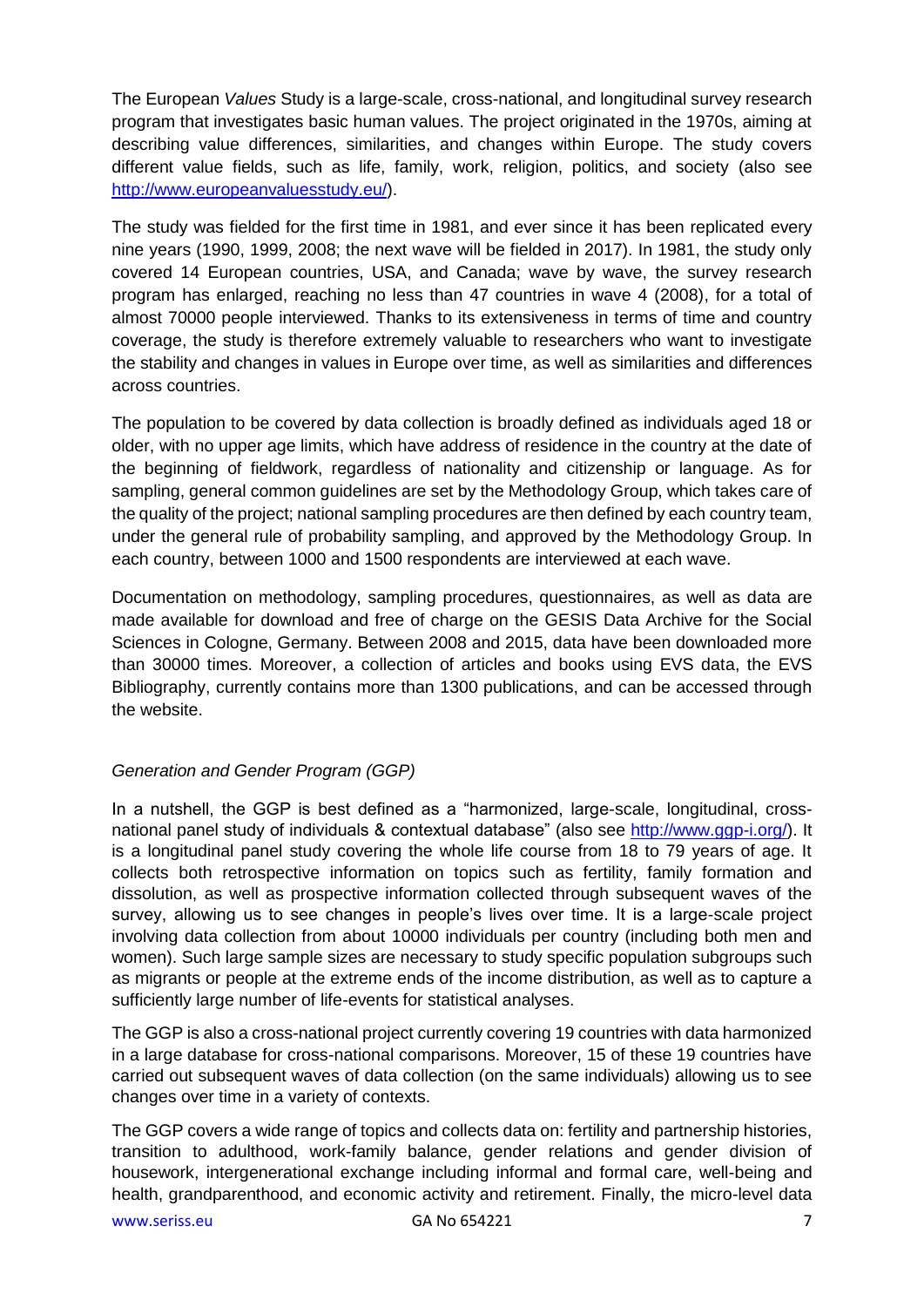are also complemented by a contextual database providing information about policies and the economic environment at the regional and country-level that may affect individuals. Our Contextual Database contains information on more than 200 harmonized indicators, and tracks population trends and policy changes in 60 countries over the past 40 years. Both as a stand-alone tool for analysis and as a supplement to the individual-level database, this dataset is a powerful analytical component of the infrastructure which enables us to understand individuals' relationships and personal histories in the context of policy developments and social change.

As a research infrastructure, the GGP is built on the principle of open access. Micro-level data can be downloaded directly from the web after researchers have been granted access through a centralized registration and accreditation process. Meta-information and online analysis is possible for anyone through the NESSTAR system. The number of registered users for the GGP micro-level data has increased rapidly over the years and has now exceeded 3,200. As of 2016, the GGP is an emerging community of the ESFRI roadmap and aims to join the roadmap as a full member by 2020. In 2019, the GGP will be commencing with a new round of data collection and seeking to build on its current success through new innovative data collection methodologies and an expansion to countries that have thus far not participated in the program. The GGP is thus entering a new and exciting phase of its work at a time when the questions it seeks to answer have never been more relevant.

### *Survey of Health, Ageing and Retirement in Europe (SHARE)*

The Survey of Health, Ageing and Retirement in Europe (SHARE) is a multidisciplinary and cross-national panel database of micro data on health, socio-economic status and social and family networks of approximately 123000 individuals aged 50 or older (more than 293000 interviews). SHARE's scientific power is based on its panel design that grasps the dynamic character of the ageing process. SHARE's multi-disciplinary approach delivers the full picture of the ageing process. Rigorous procedural guidelines and programs ensure an ex-ante harmonized cross-national design (also see [www.share-eric.eu\)](http://www.share-eric.eu/).

The first SHARE data collection started in 2004 and has been repeated bi-annually. With the most recent extension SHARE now covers 26 countries of the European Union as well as Switzerland and Israel. Jointly with harmonized data from the English Longitudinal Study of Ageing (ELSA) and the Irish Longitudinal Study on Ageing (TILDA), pan-European research on effects of our ageing societies and their implications can be extended to all EU countries. The data collection with all new members will be wave 7 of SHARE and start in 2017.

In wave 3, the SHARELIFE questionnaire collected retrospective life histories. This will be repeated in wave 7 for respondents who were not yet part of the panel in wave 3. SHARELIFE collects individual micro data over the respondents' entire life and can be linked with institutional macro data on the welfare state. It thereby allows assessing the full effect of welfare state interventions on the life of the individual. Changes in institutional settings that influence individual decisions are of specific interest to evaluate policies throughout Europe. Context variables were collected as a data set of institutional information on the welfare state in Europe. They span a period from 1960 to 2009, over the participating countries and were compiled through national efforts.

Sampling in SHARE is based on probability samples in all participating countries. SHARE represents the non-institutionalized population aged 50 and older. Spouses are also interviewed if they are younger than 50.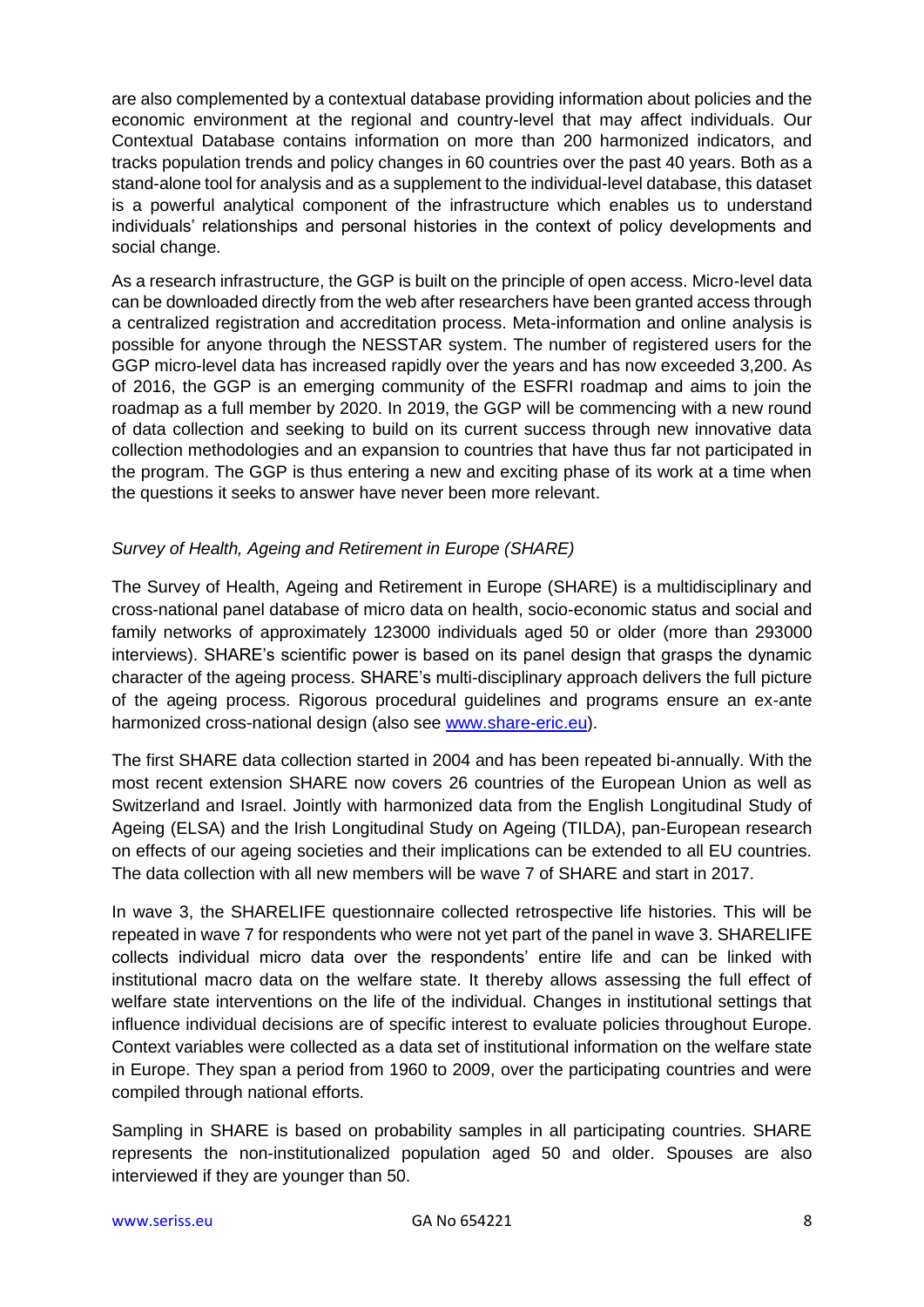SHARE data are available for researchers free of charge and are very well used: about two publications based on SHARE data are published every week and more than 6000 researchers are registered as users. The publications cover economic, health and social science topics from retirement saving to active ageing and care at the end of life.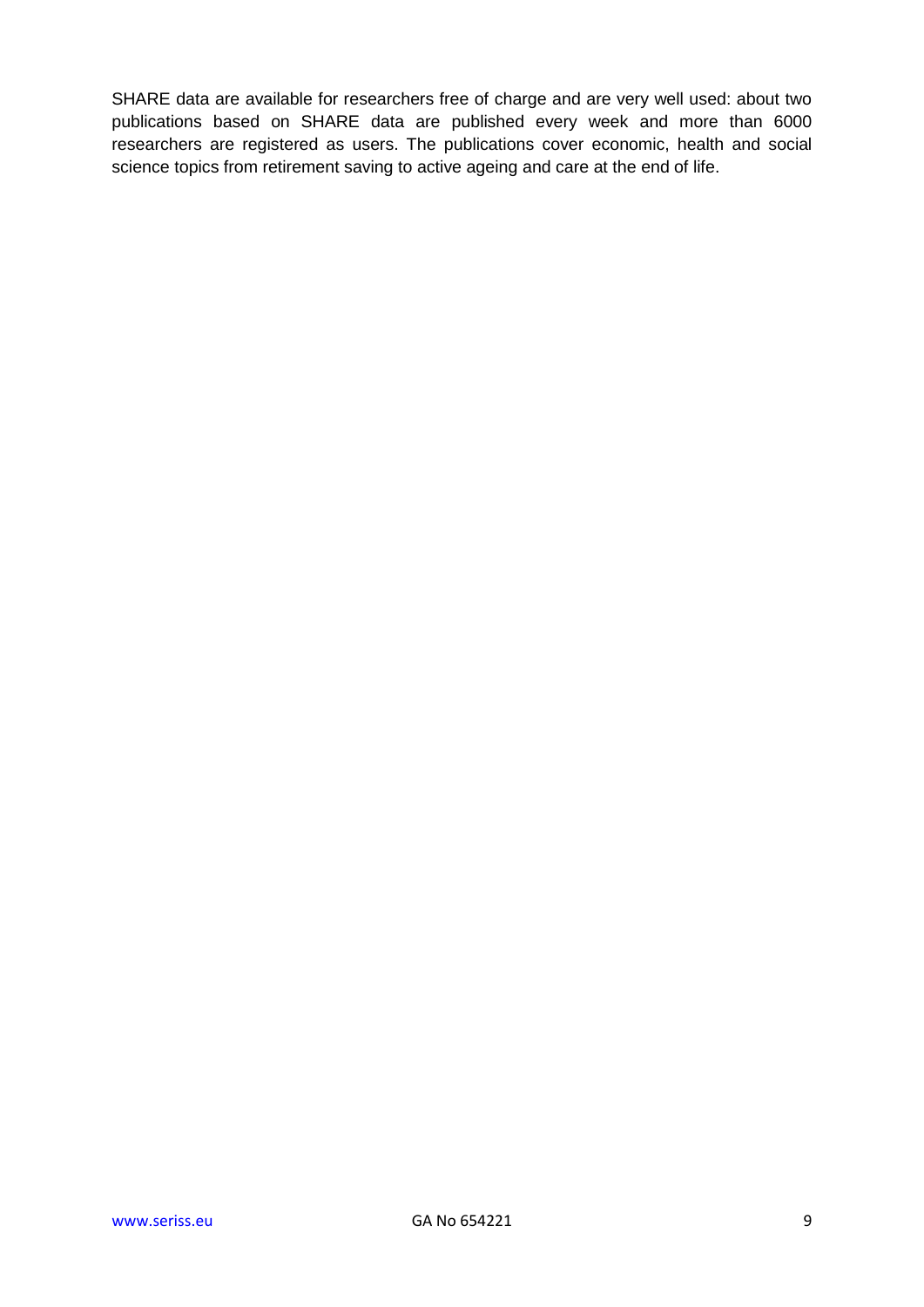### 2.2SERISS WP2 expert survey

<span id="page-9-0"></span>To construct a comprehensive overview of the sampling frames which are used in the four studies and to create an inventory of the availability of auxiliary variables in these sampling frames, an expert survey was carried out. The expert survey asked about the name and type of register actually used for sampling, the responsible authority, the register's accessibility for different researchers and organisations, the amount of time it took to obtain a sample from it, the problems encountered, and the auxiliary variables obtainable from it. In addition, questions were included enquiring about other sources of auxiliary data that were used. The questionnaire was programmed as an electronic form and was sent by email to the country teams of each of the four studies, accompanied by an official invitation letter signed by the director of the respective study. The response rate of country teams and experts was 95% in SHARE and about 75% in the other three studies. Results on the use of registers as sampling frames and further methodological details of the survey can be found in Deliverable 2.1 of this work package, titled "The use of sampling frames in European studies" (Scherpenzeel et al. 2016). Annex 1 shows the questionnaire.

Out of the 81 country representatives that returned questionnaires, 50 indicated that a register had been used for sampling purposes in their study. Registers here include population or civil registers as well as electoral registers, health insurance registers or any other register covering the population. No use of telephone registers was reported in any of the countries´ questionnaires. Thirty-one responses indicated that a geographical listing, a random route procedure or other sampling frames had been used.

With regard to the use of registers, there is little variation within countries about which register to use. In 21 out of the 24 countries where registers are used, all studies reported to use the same register. [Table 1](#page-10-1) summarizes the register names by country and studies using this register (based on the registers available in the SERISS expert survey).

In this report, results are reported for the subset of countries which used register data for sampling (50 responses across the four studies). Results are presented separately for the four studies. This provides a way to summarise the results while avoiding overlap from multiple uses of the same register across studies. It also recognises that there is some inconsistency across studies in the information provided on a given register. This inconsistency might partly be due to recall error, but might also point to variation in the amount of information provided to the studies. Each survey will only receive the auxiliary variables they explicitly ask for and might not be aware of the total amount of available variables in the registers. A further explanation for discrepancies in reporting might be the year of sampling. We collected information about sampling procedures for data collections that range from 2004 (wave 1 of GGP and SHARE) to 2017 (upcoming wave 7 of SHARE, wave 5 of EVS). Conditions might change over time. The drawback of presenting the results by study is the small number of cases per study, ranging from 7 to 18 cases. To find out more about registers used in specific countries we encourage the reader to make use of the detailed register overview in the Excel file "SERISS\_WP2\_D2.5\_Annex2.xls", which is the major contribution of this deliverable (available via [www.seriss.eu/resources/deliverables\)](http://www.seriss.eu/resources/deliverables).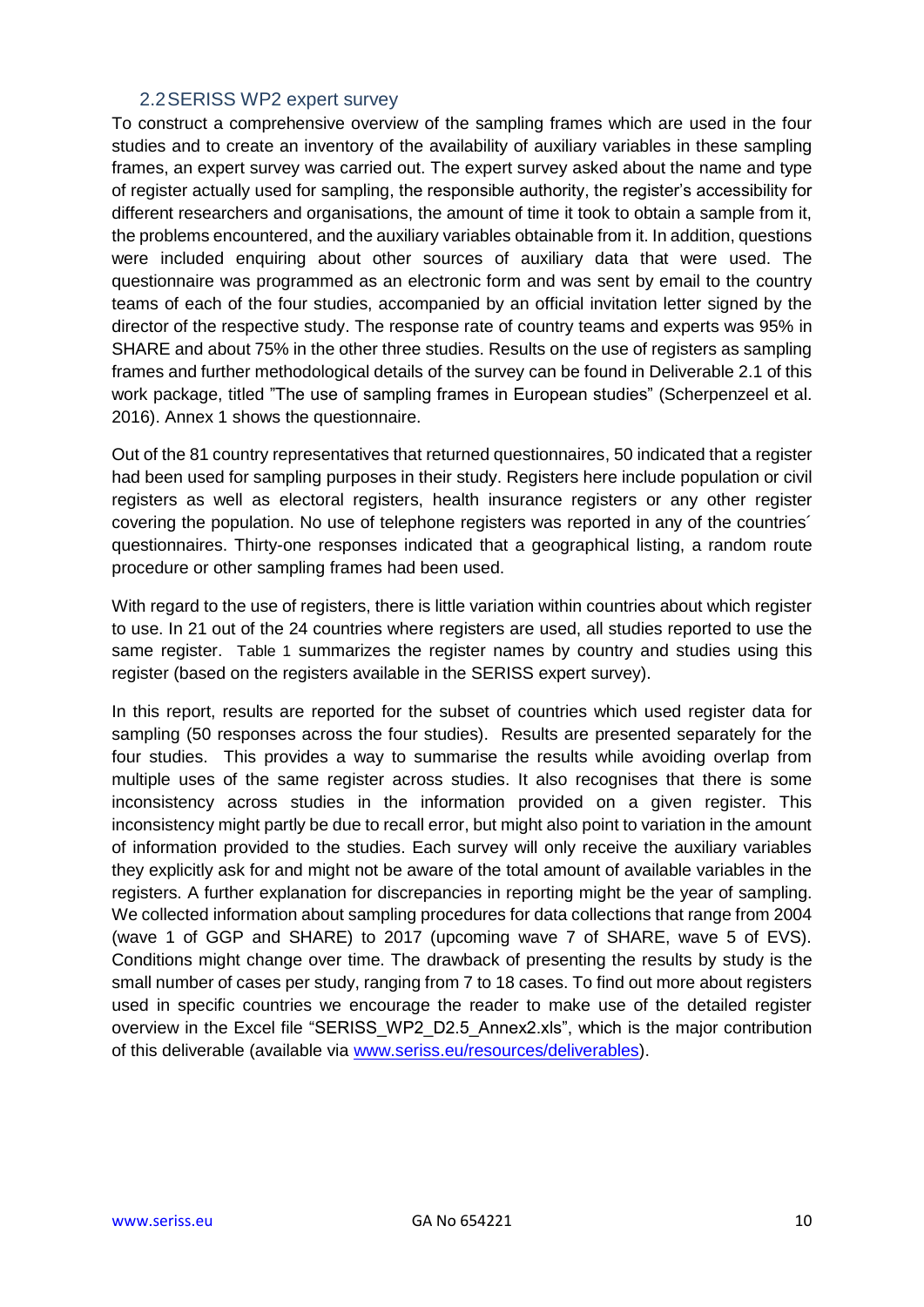#### <span id="page-10-1"></span>**Table 1: Names of registers used in at least one of the four studies per country**

|                            | <b>Register names</b>                                    | Studies using this<br>register |  |  |
|----------------------------|----------------------------------------------------------|--------------------------------|--|--|
| <b>Austria (AT)</b>        | (1) Data Door                                            | $\overline{(1)}$ SHARE         |  |  |
|                            | (2) Zentrales Melderegister (ZMR)                        | (2) ESS, GGP                   |  |  |
| <b>Belgium (BE)</b>        | Rijksregister/Registre national                          | ESS, EVS, SHARE                |  |  |
| Croatia (HR)               | Registar osiguranika Hrvatskog zavoda za                 | <b>SHARE</b>                   |  |  |
|                            | zdravstveno osiguranje                                   |                                |  |  |
| <b>Czech Republic (CZ)</b> | <b>Census, Vital Statistics</b>                          | <b>GGP</b>                     |  |  |
| Denmark (DK)               | <b>CPR</b>                                               | EVS, SHARE                     |  |  |
| <b>Estonia (EE)</b>        | Population register                                      | ESS, EVS, SHARE                |  |  |
| Finland (FI)               | Population Information System.                           | <b>ESS</b>                     |  |  |
| France (FR)                | Echantillon-maître (master sample based on               | <b>SHARE</b>                   |  |  |
|                            | the rolling population Census)                           |                                |  |  |
| <b>Germany (DE)</b>        | Einwohnermeldeamtregister                                | ESS, EVS, SHARE                |  |  |
| Hungary (HU)               | Népességnyilvántartó (Population Register)<br>ESS, GGP   |                                |  |  |
| Iceland (IS)               | Þjóðskrá / National Register                             | ESS, EVS                       |  |  |
| Israel (IL)                | population registry                                      | <b>SHARE</b>                   |  |  |
| Italy (IT)                 | (1) Register of electoral lists                          | (1) EVS, SHARE                 |  |  |
|                            | (2) Anagrafe                                             | (2) GGP                        |  |  |
| Luxembourg (LU)            | Social security registry                                 | <b>SHARE</b>                   |  |  |
| Macedonia (MK)             | State Statistical Office of the Republic of<br>Macedonia | <b>EVS</b>                     |  |  |
| <b>Malta (MT)</b>          | Electoral register                                       | <b>EVS</b>                     |  |  |
| <b>Netherlands (NL)</b>    | BRP (former GBA): key register of persons                | <b>GGP, SHARE</b>              |  |  |
| Norway (NO)                | <b>Central Population Register</b>                       | ESS, GGP                       |  |  |
| Poland (PL)                | PESEL (Powszechny Elektroniczny System                   | <b>ESS, SHARE</b>              |  |  |
|                            | Ewidencji Ludności)                                      |                                |  |  |
| Portugal (PT)              | Register from the National Health Service                | <b>SHARE</b>                   |  |  |
| Slovenia (SI)              | The Slovenian Central Population Register                | <b>SHARE</b>                   |  |  |
| Spain (ES)                 | <b>Municipal Population Register</b>                     | <b>ESS, SHARE</b>              |  |  |
| Sweden (SE)                | (1) Navet                                                | (1) ESS, SHARE                 |  |  |
|                            | (2) Total Population Register (RTB)                      | (2) GGP                        |  |  |
| <b>Switzerland (CH)</b>    | SRPH - Stichprobenrahmen für Personen-                   | ESS, EVS, SHARE                |  |  |
|                            | und Haushaltserhebungen                                  |                                |  |  |

Source: SERISS expert survey on sampling frames

# <span id="page-10-0"></span>2.3Register documentation file

A detailed documentation of all registers reported as being used on ESS, EVS, GGP or SHARE can be found in the Excel file "SERISS\_WP2\_D2.5\_Annex2.xls" (screenshot provided in [Figure 1\)](#page-11-0) which is available via [www.seriss.eu/resources/deliverables.](http://www.seriss.eu/resources/deliverables)The documentation file lists information separately for each register used for the studies in countries that filled in the SERISS WP2 questionnaire. This file is the core outcome of this deliverable and has already been used in practice for establishing sampling procedures and choosing appropriate sampling sources in countries recently joining SHARE. Making the documentation file available to the public facilitates survey practitioners and researchers who need to decide on sampling strategies to compare current sampling practices and registers in use across the four major social science surveys in Europe and base their decisions on the manifold experiences of the countries participating in ESS, EVS, GGP and SHARE.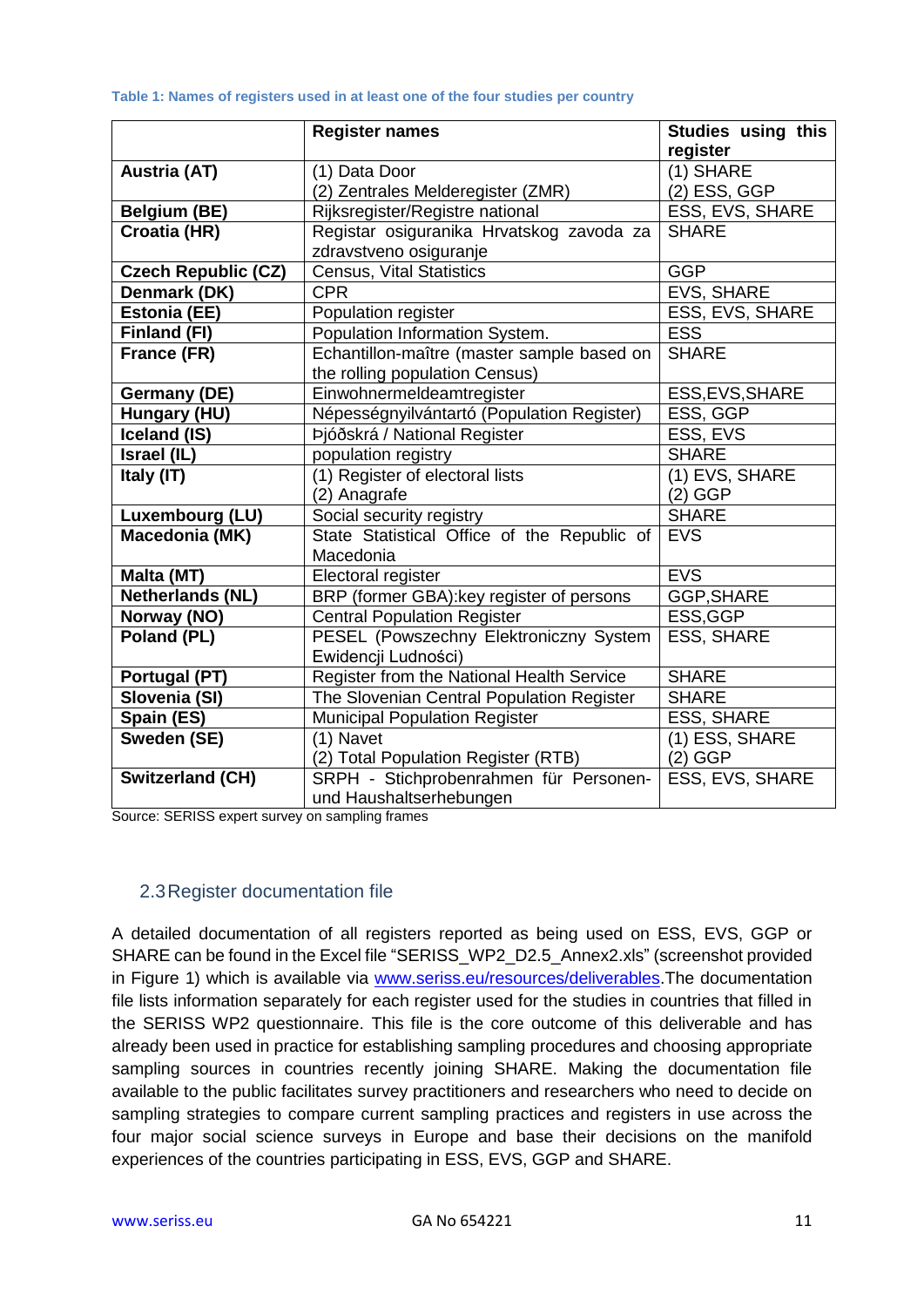As the tables containing the full results of the expert survey are too large to include in the main body of this report, results are delivered as an Excel file supplementary to the report. We will however, summarize some of the information that can be found in detail in the following sections.

|                 | A                      | B            | Ċ                                                    | D                | E           | F      | G                | H         |                                   | J   | Κ                    |     |
|-----------------|------------------------|--------------|------------------------------------------------------|------------------|-------------|--------|------------------|-----------|-----------------------------------|-----|----------------------|-----|
| 1               |                        |              | Sheet 1: Availability of auxiliary data in registers |                  |             |        |                  |           |                                   |     |                      |     |
| 2               |                        |              |                                                      |                  |             |        |                  |           |                                   |     |                      |     |
| 3               | Country                | <b>Study</b> | Register                                             | Year of data∣Age |             | Gender | <b>Ethnicity</b> |           | <b>Country o Education Income</b> |     | <b>Occupatic Emp</b> |     |
| 4               | AT                     | <b>ESS</b>   | Zentrales Melderegiste                               | 2014 Yes         |             | Yes    | No               | Yes       | No                                | No  | No                   | No  |
| 5               | AT                     | <b>GGP</b>   | Zentrales Melderegiste                               | 2012 Yes         |             | Yes    | No               | Yes       | No                                | No  | No                   | No  |
| 6               | AT                     | <b>SHARE</b> | Data Door                                            | 2011 No          |             | No     | No               | No        | No                                | No  | No                   | No  |
| 7               | BE                     | <b>ESS</b>   | Rijksregister/Registre                               | 2014 Yes         |             | Yes    | No               | Yes       | No                                | No  | Yes                  | No  |
| 8               | BЕ                     | <b>EVS</b>   | Rijksregister                                        | 2017 Yes         |             | Yes    | No               | Yes       | No                                | No  | No                   | No  |
| 9               | BЕ                     | <b>SHARE</b> | Registre National / Rijl                             | 2017 Yes         |             | Yes    | No               | Yes       | No                                | No  | No                   | No  |
| 10              | <b>CH</b>              | <b>ESS</b>   | SRPH - Stichprobenra                                 | 2016 Yes         |             | Yes    | No               | Yes       | No                                | No  | No                   | No  |
| 11              | CН                     | <b>EVS</b>   | SRPH - Stichprobenra                                 | 2017 Yes         |             | Yes    | No               | No        | No                                | No  | No                   | No  |
|                 | 12 CH                  | <b>SHARE</b> | SRPH - Stichprobenra                                 | 2017 Yes         |             | Yes    | No               | Yes       | No                                | No  | No                   | No  |
| 13.             | CZ                     | <b>GGP</b>   | <b>Census, Vital Statistic</b>                       | 2008 Yes         |             | Yes    | No               | Yes       | Yes                               | No  | Yes                  | Yes |
| 14              | DE                     | <b>ESS</b>   | Einwohnermelderegist                                 | 2016 Yes         |             | Yes    | No               | No        | No                                | No  | No                   | No  |
|                 | 15 DE                  | <b>EVS</b>   | Einwohnermeldeamtre                                  | 2017 Yes         |             | Yes    | No               | No        | No                                | No  | No                   | No  |
|                 | 16 DE                  | <b>SHARE</b> | Melderegister der Gen                                | 2015 Yes         |             | Yes    | No               | No        | No                                | No  | No                   | No  |
| 17              | DK                     | <b>EVS</b>   | CPR                                                  | 2017 Yes         |             | Yes    | Yes              | Yes       | Yes                               | Yes | Yes                  | Yes |
|                 | 18 DK                  | <b>SHARE</b> | <b>CPR</b>                                           | 2013 Yes         |             | Yes    | Yes              | Yes       | No                                | No  | No                   | No  |
|                 | 19 EE                  | <b>ESS</b>   | Population register                                  | 2014 Yes         |             | Yes    | Yes              | Yes       | No                                | No  | No                   | No  |
|                 | 20 EE                  | <b>EVS</b>   | Rahvastikuregister / in                              | 2017 Yes         |             | Yes    | No               | No        | No                                | No  | No                   | Yes |
| 21              | EЕ                     | <b>SHARE</b> | <b>Population register</b>                           | 2017 Yes         |             | Yes    | Yes              | Yes       | Yes                               | No  | No                   | No  |
|                 | 22 ES                  | <b>ESS</b>   | Padrón Municipal de H                                | 2016 Yes         |             | Yes    | No               | Yes       | Yes                               | No  | No                   | No  |
|                 | 23 ES                  | <b>SHARE</b> | Padrón Continuo                                      | 2011 Yes         |             | Yes    | No               | Yes       | Yes                               | No  | No                   | No  |
| 24              | <b>ES-Girona SHARE</b> |              | Padró municipal d'hab                                | 2013 Yes         |             | Yes    | No               | Yes       | No                                | No  | No                   | No  |
| 25 FI           |                        | <b>ESS</b>   | Population database w                                | 2016 Yes         |             | Yes    | Yes              | Yes       | Yes                               | No  | No                   | No  |
|                 | 26 FR                  | <b>SHARE</b> | Echantillon-maître (ma                               | 2017 Yes         |             | Yes    | No               | Yes       | Yes                               | No  | Yes                  | Yes |
| 27.             | GE                     | <b>EVS</b>   | Voter's list                                         | 2017 Yes         |             | No     | No               | No        | No                                | No  | No                   | No  |
|                 | 28 HR                  | <b>SHARE</b> | Registar osiguranika H                               | 2015 Yes         |             | Yes    | No               | No        | No                                | No  | No                   | No  |
|                 | 29 HU                  | <b>ESS</b>   | Népességnyilvántartó                                 | 2014 Yes         |             | Yes    | No               | Yes       | No                                | No  | No                   | No  |
|                 | 30 HU                  | <b>GGP</b>   | Népességnyilvántartó                                 | 2004 Yes         |             | Yes    | No               | Yes       | No                                | No  | No                   | No  |
| 31 IL           |                        | <b>ESS</b>   |                                                      | 2016 Yes         |             | Yes    | No               | Yes       | No                                | No  | No                   | No  |
| 32 IL           |                        | <b>SHARE</b> | population registry                                  | 2015 Yes         |             | Yes    | No               | Yes       | No                                | No  | No                   | No  |
| 33 IS           |                        | <b>ESS</b>   | Þjóðskrá. National Re(                               | 2012 Yes         |             | Yes    | No               | Yes       | No                                | No  | No                   | No  |
| 34 IS           |                        | <b>EVS</b>   | Þjóðskrá / National Re                               | 2017 Yes         |             | Yes    | No               | Yes       | No                                | No  | No                   | No  |
| 35 IT           |                        | <b>EVS</b>   | Register of electoral lis                            | 2008 Yes         |             | Yes    | No               | No        | No                                | No  | No                   | No  |
| 36 IT           |                        | <b>GGP</b>   | Anagrafe                                             | 2004 Yes         |             | Yes    | No               | No        | No                                | No  | No                   | No  |
| 37 IT           |                        | <b>SHARE</b> | Registri elettorali sezio                            | 2015 Yes         |             | Yes    | No               | No        | No                                | No  | No                   | No  |
|                 | 38 LU                  | <b>EVS</b>   | Social security registr                              | 2017 No          |             | No     | No               | No        | No                                | No  | No                   | No  |
|                 | 39 ILU                 | <b>SHARE</b> | Social Security Regist                               | 2015 Yes         |             | Yes    | No               | Yes       | No                                | No  | No                   | No  |
|                 | 40 MK                  | <b>EVS</b>   | Завод за статистика н                                | 2017 Yes         |             | Yes    | No               | No        | No                                | No  | No                   | No  |
|                 | 41 MT                  | <b>EVS</b>   | Electoral register                                   | 2017 Yes         |             | No     | No               | No        | No                                | No  | No                   | No  |
|                 | 42 NL                  | <b>GGP</b>   | BRP (former GBA):key                                 | 2004 Yes         |             | Yes    | No               | Yes       | No                                | No  | No                   | No  |
|                 | 43 NL                  | <b>SHARE</b> | Formerly known as: G                                 | 2004 Yes         |             | Yes    | No               | No        | No                                | No  | No                   | No  |
|                 | 44 NO                  | <b>ESS</b>   | Central Population Reg                               | 2016 Yes         |             | Yes    | No               | Yes       | Yes                               | Yes | Yes                  | Yes |
|                 | 45 NO                  | <b>GGP</b>   | Central Population Reg                               | 2004 Yes         |             | Yes    | No               | Yes       | Yes                               | Yes | Yes                  | Yes |
| 46              | <b>PL</b>              | <b>ESS</b>   | PESEL (Powszechny                                    | 2016 Yes         |             | Yes    | No               | Yes       | No                                | No  | No                   | No  |
|                 | 47 PL                  | <b>SHARE</b> | Rejestr PESEL (Pows                                  | 2017 Yes         |             | Yes    | No               | No        | No                                | No  | No                   | No  |
|                 | 48 PT                  | <b>SHARE</b> | Register from the Natio                              | 2015 Yes         |             | Yes    | No               | No        | No                                | No  | No                   | No  |
|                 | 49 SE                  | <b>ESS</b>   | Navet                                                | 2016 Yes         |             | Yes    | No               | Yes       | No                                | No  | No                   | No  |
| 50 <sup>1</sup> | <b>SE</b>              | <b>EVS</b>   |                                                      | 2017 Yes         |             | Yes    | Yes              | Yes       | Yes                               | Yes | Yes                  | Yes |
| 51.             | <b>SE</b>              | <b>GGP</b>   | <b>Total Population Regis</b>                        | 2004 Yes         |             | Yes    | No               | Yes       | Yes                               | Yes | No                   | Yes |
| 52 <sub>2</sub> | <b>SE</b>              | <b>SHARE</b> | Navet                                                | 2017 Yes         |             | Yes    | No               | Yes       | No                                | No  | No                   | No  |
| 53 <sup>1</sup> | SI                     | <b>SHARE</b> | <b>The Slovenian Central</b>                         | 2015 Yes         |             | Yes    | No               | Yes       | No                                | No  | No                   | No  |
| 54              |                        |              |                                                      |                  |             |        |                  |           |                                   |     |                      |     |
|                 |                        |              |                                                      |                  |             |        |                  |           |                                   |     |                      |     |
|                 | $M \rightarrow N$      | Covernage    | 01 Availahility                                      | 02 Access        | 03 Geocodes | ŶΠ     |                  | 6 4 I<br> |                                   |     |                      |     |

<span id="page-11-0"></span>**Figure 1: Screenshot of register documentation file "SERISS\_WP2\_D2.5\_Annex2.xls"**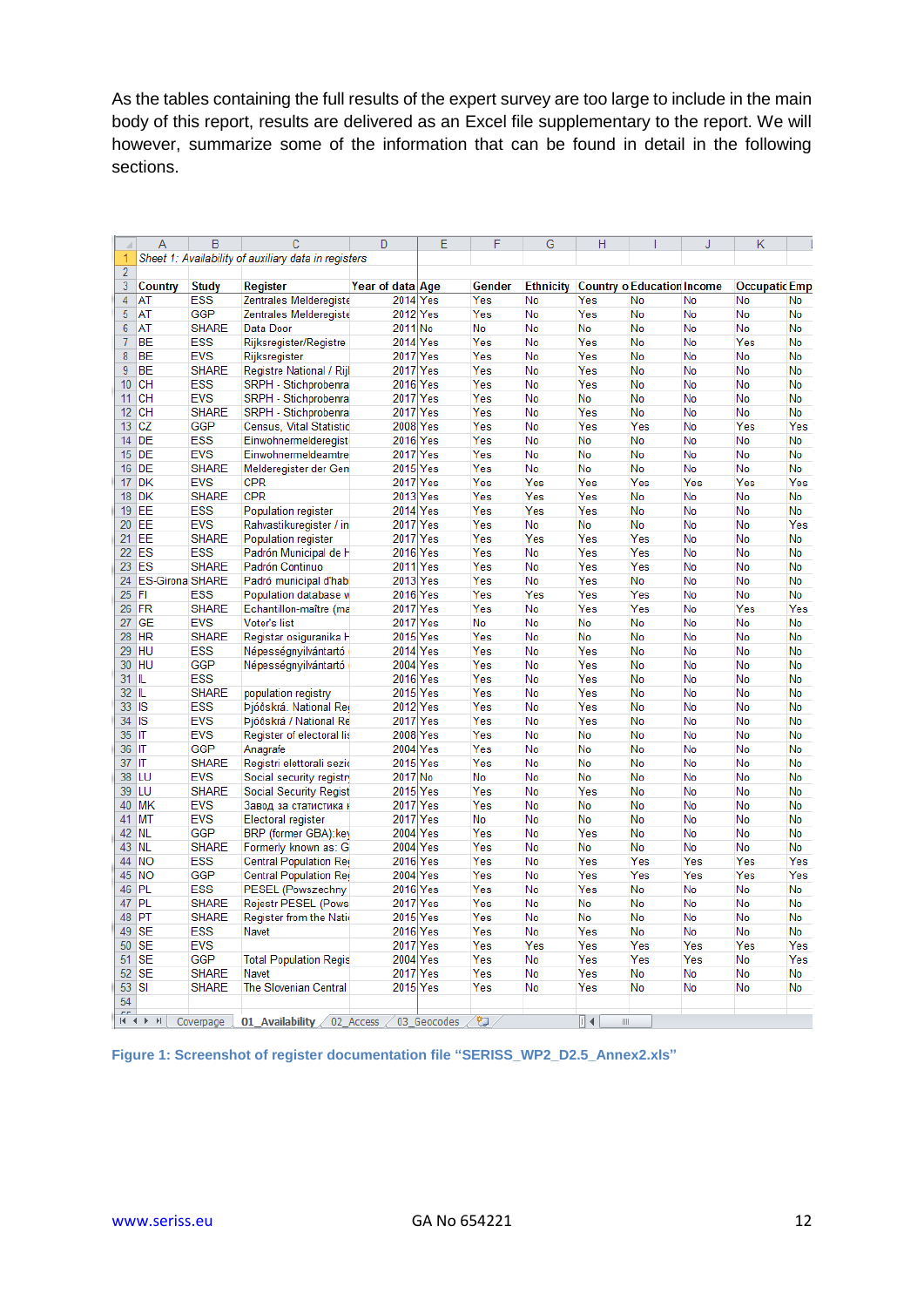### 2.4Findings

#### <span id="page-12-1"></span><span id="page-12-0"></span>*Availability*

Three questions in the expert survey asked about the availability of auxiliary variables in the register data. Nonresponse literature has shown several indicators that might influence respondent's survey participation and nonresponse in a survey. Groves and Couper[\(1998\)](#page-23-10) grouped them into four domains: social environment, household/respondent characteristics, survey design and interviewer characteristics. While survey design and interviewer characteristics can be influenced by the researcher, the environment and respondent characteristics are categorized as being "out of researchers' control" (ibid.). Therefore, it is even more important to find auxiliary variables in registers and administrative data that contribute to understanding the challenge of survey nonresponse. The characteristics asked about in the WP2 expert survey are based on previous literature [\(Bethlehem, Cobben, &](#page-23-11)  [Schouten, 2011;](#page-23-11) [Groves & Couper, 1998\)](#page-23-10), but also chosen with regard to the topics of the four studies under investigation (e.g. health, disability and death is especially relevant for a survey on ageing).

[Figure 2](#page-13-0) shows the availability of auxiliary variables in three domains: socio-demographic characteristics, household characteristics and neighbourhood characteristics. The bars show the percentage of the registers containing this information per study. Regarding sociodemographic characteristics, age and gender are typically retrieved with the sampling frame and available in all registers used for the ESS and GGP, all but one in SHARE and most in the EVS. Overall, the availability of further variables is limited, but many registers contain information on country of birth, marital status and death records. Not listed, but mentioned in the other category, many registers contain information about citizenship and some on migration. Household characteristics are shown in the second part of the figure. Half of the registers contain information on other persons living in the household like a partner or children. Other characteristics are available less frequently. In all studies some registers contain information on building type and household type. In addition, the register in Switzerland contains information on household size and has been used by three of the studies in our sample (ESS, EVS and SHARE). The availability of neighbourhood characteristics in registers is not so promising with many countries stating that there is no information of this kind in the register. For EVS and GGP information on population density can be retrieved from the register in 50% of cases (6 countries from the EVS and 3 from GGP), slightly less for degree of urbanization, unemployment rate, percentage of non-natives. Most of the country representatives using registers (80%) stated that this kind of information can be retrieved from other sources, predominantly from national or federal statistical offices, commercial data providers, other surveys, census data or interviewer observations. However, it varies on which geographical level the data are then available.

A detailed overview about indicators available for each register in the sample is listed in the Excel file in sheet "1 Availability". An overview of individual characteristics in central population registers, based on a survey from 2010 in 20 European countries, can also be found in Poulain and Herm (2013). This article includes the availability of variables on birth, sex, citizenship, occupation, education, residence and migration.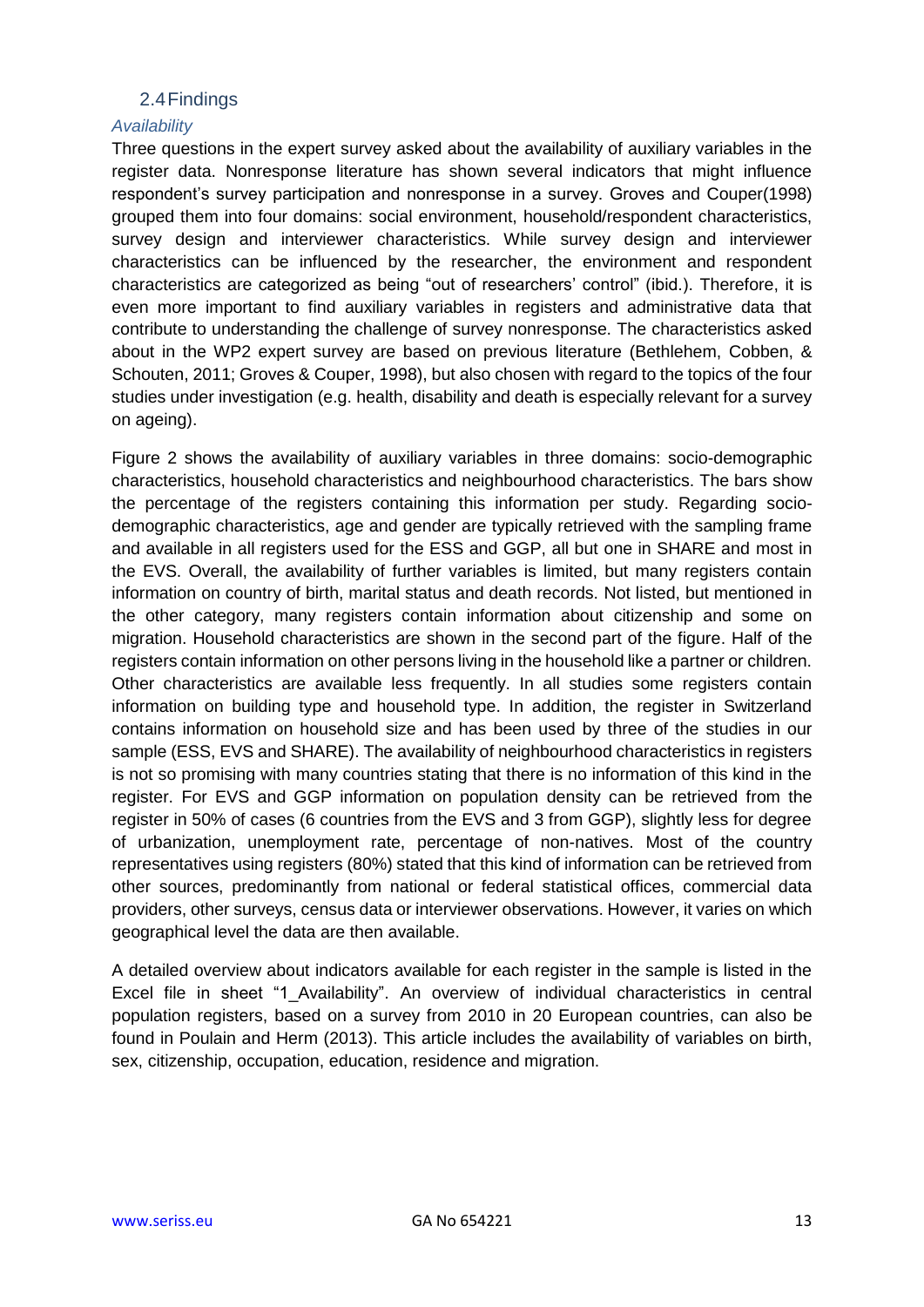

<span id="page-13-0"></span>**Figure 2: Availability of auxiliary variables**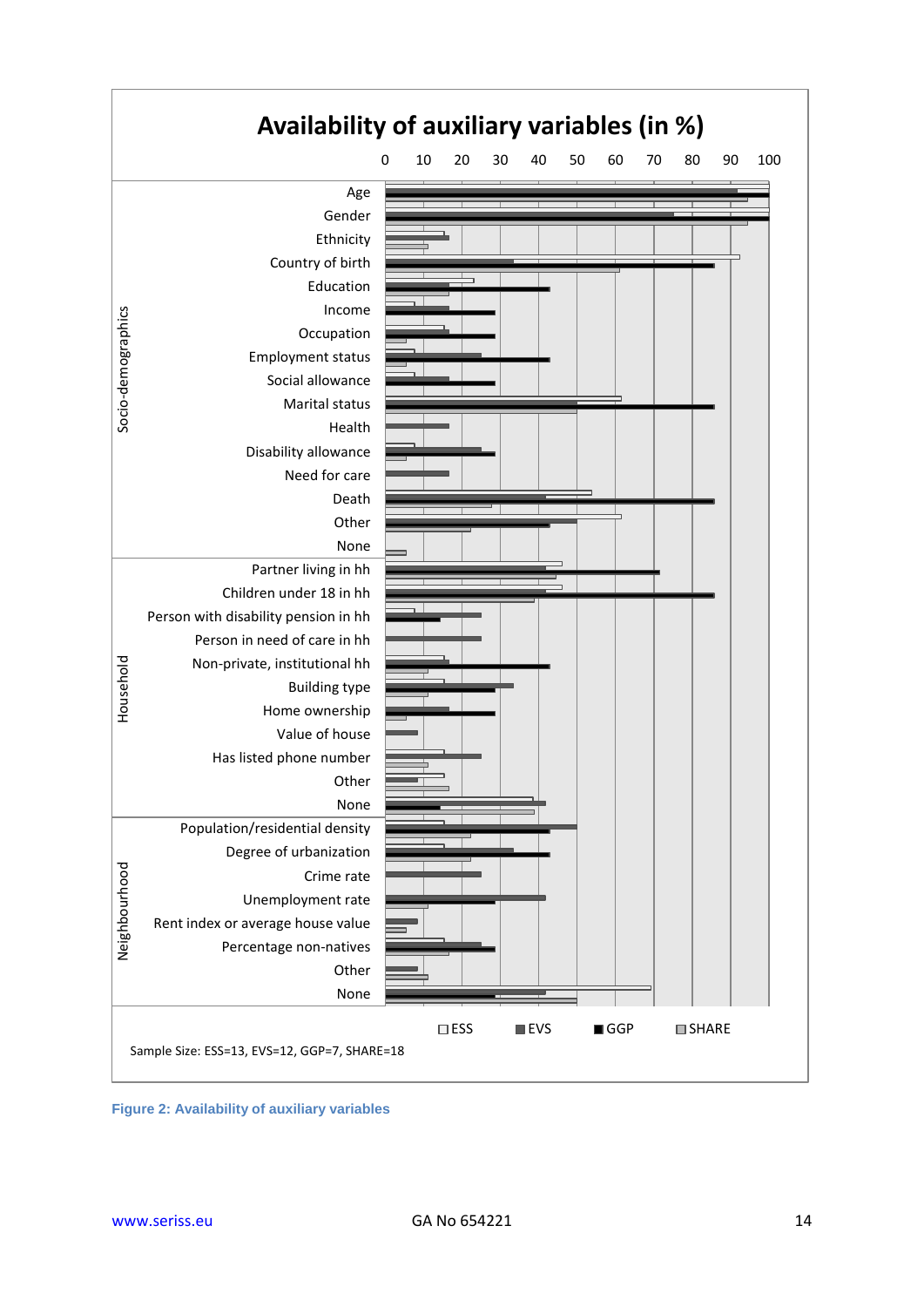#### <span id="page-14-0"></span>*Access*

Access to registers is often restricted and sometimes they can only be accessed by statistical offices. Poulain and Herm (2013) emphasize the potential of administrative data for research in the fields of demography, sociology, epidemiology, but also state that "in practice, however, access is difficult and the obstacles encountered are a matter of concern" (ibid, p.205). The authors state in which areas of research register data are used, but they do not elaborate on how researchers gained access to these registers. In the SERISS questionnaire we therefore included questions on whether access is possible only nationally or internationally and further, who can obtain access to the auxiliary variables in the registers.

Overall, 40% of respondents to our questionnaire did not know about access conditions for using auxiliary data on the register. Out of the 30 informative answers we obtained, only in six countries international access is allowed. The registers providing both international and national access are from Austria, Czech Republic, Germany, Denmark, Estonia and Malta.

A further distinction was made according to the affiliation of researchers who are allowed to gain access to registers to use auxiliary data for research purposes (see [Figure 3\)](#page-14-1). Over all studies and responses, universities can gain access to these data in 21 different countries, non-commercial research institutes and affiliates in 20 different countries, 20 countries provide access for statistical offices. Fewer countries have registers where access is allowed for commercial survey organisations (10), commercial marketers (8), or others like private persons, governments, or anyone who is interested (4). In registers of 7 countries, no use is possible at all. The most generous registers can be found in Bulgaria, Germany, Denmark, Iceland, Montenegro, and Serbia, with providing access to all the user groups mentioned. The most restrictive registers with regard to access to user groups can be found in Croatia, Italy, and Portugal with no use at all. Details on the specific registers in all countries can be found in sheet "02 Access" in the Excel file "SERISS WP2 D2.5 Annex2.xls".



<span id="page-14-1"></span>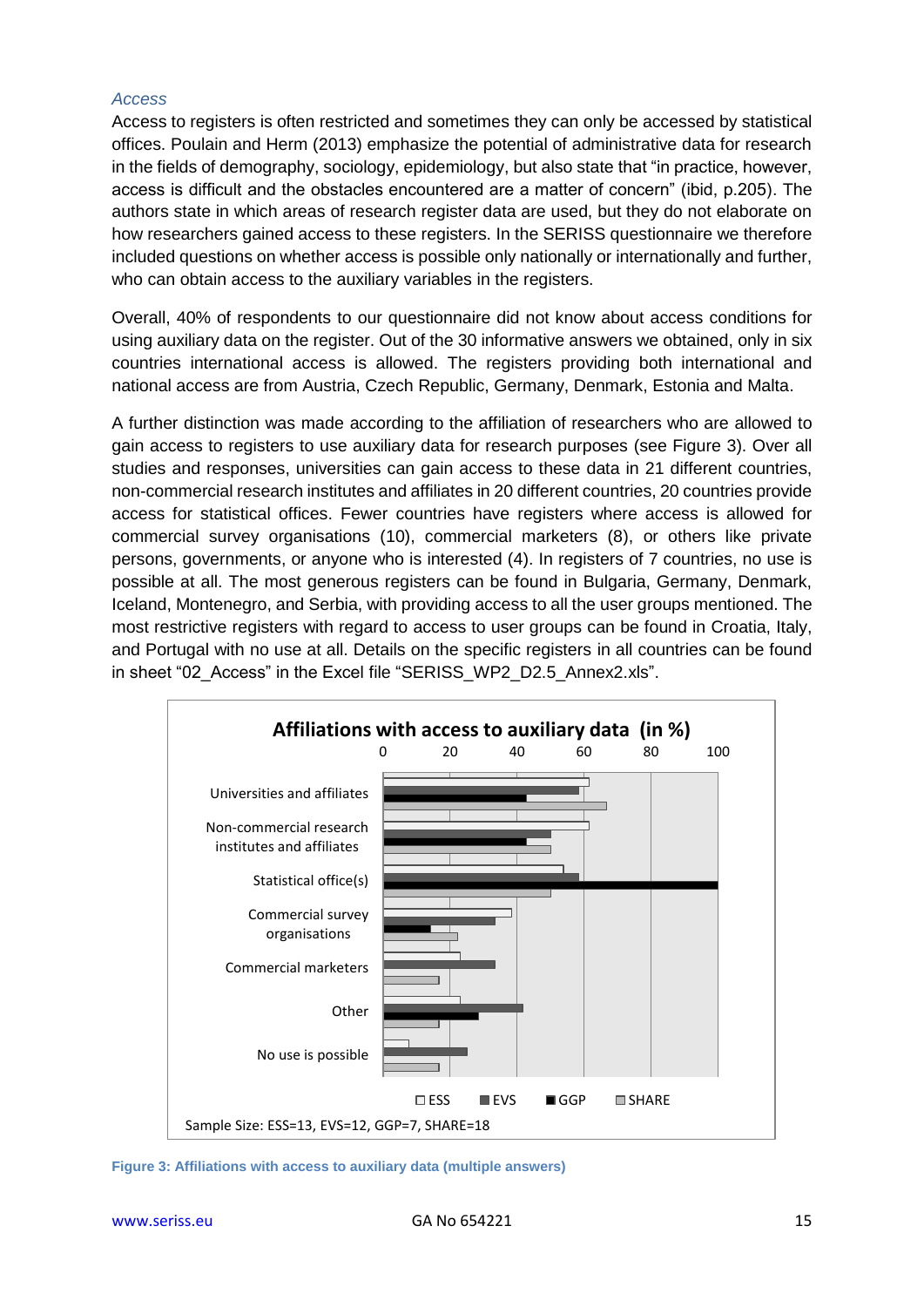### <span id="page-15-0"></span>*Geographical identifiers*

Auxiliary data can only be used for analysing survey nonresponse if sampling and other auxiliary data can be linked. If auxiliary data are obtained from the same register that is used for sampling, this is straightforward as long as there are not legal restrictions on use. However, based on answers from the WP2 expert survey, we know that most contextual information used by ESS, EVS, GGP and SHARE is not included in the register used for sampling, but can be obtained from other registers or other surveys (mostly) hosted by the national statistical offices. A prerequisite for the linkage to the sampling data then is the availability of geographical codes that then can be used for matching the two data sources.

In the questionnaire, we therefore queried the availability in the sampling registers of geographical codes ranging from postal code as a very small unit to NUTS 1 as a very broad regional code (e.g. in Germany, NUTS 1 are the federal states). The Nomenclature of Territorial Units for Statistics (NUTS) is a statistical system for dividing European regions into economic regions on different levels [\(Eurostat, 2015\)](#page-23-12). We asked for the availability and usability of the three regional levels of the NUTS classification as well as Local Administration Units (LAU) which are smaller units than the NUTS and refer to municipalities or equivalent level. The codes reported in [Figure 4](#page-16-0) and [Figure 5](#page-16-1) are geographically nested and sorted by magnitude from the smallest unit asked about "postal code" to the broadest unit asked about "NUTS-1". Other often refers to municipality codes or providing the whole address (from which all other geographical codes can be derived). "None" means that none of the categories asked about was indicated as being available.

The postal code is the geographical code most often included in the register data. 40 % of the ESS and GGP registers, almost 60 % of the EVS, and 80 % of the SHARE registers contain this information. Although it is available in registers from 18 different countries overall, the postal code can be used for matching survey data only in 11 countries. These generous conditions apply to registers from Austria, Belgium, Germany, Finland, Hungary, Iceland, Italy, Luxembourg, Poland, Sweden and Slovenia. The respondents of the expert survey stated that the geographical level at which auxiliary data from statistical offices is provided varies a lot across countries and across indicators. Assuming the external data is provided LAU-2 level, external contextual information can be linked to the sampling register for 42% of the ESS registers, 50% of the EVS registers, 72% of the GGP and 44% of the SHARE registers. Registers from nine countries do not provide any geographical code for matching their data to survey sampling data.

A detailed overview with all geographical codes available in all registers can be found in sheet "03\_Geocodes" in the Excel file "SERISS\_WP2\_D2.5\_Annex2.xls".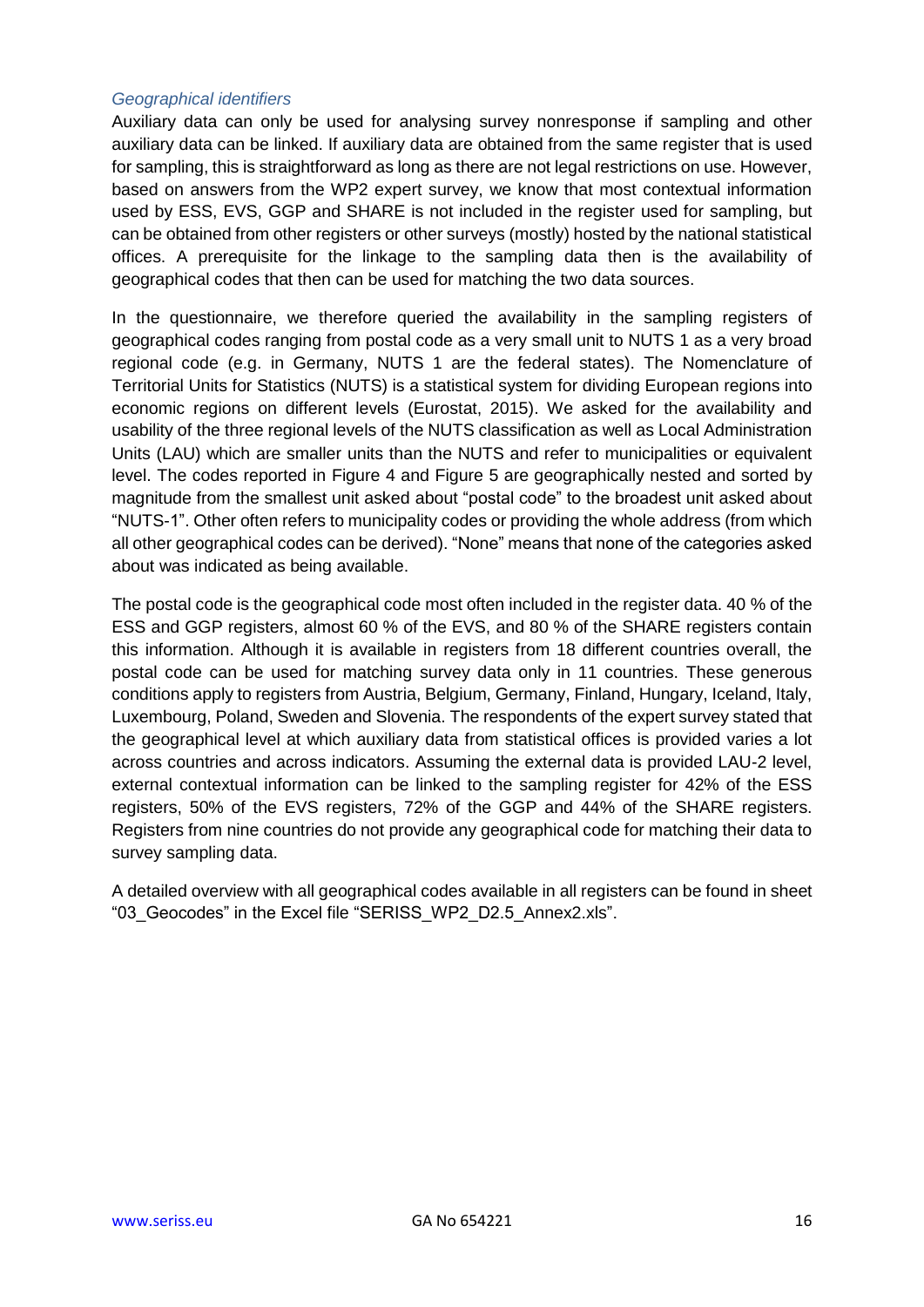

<span id="page-16-0"></span>**Figure 4: Available geographical codes in sampling registers**



<span id="page-16-1"></span>**Figure 5: Usable geographical codes in sampling registers**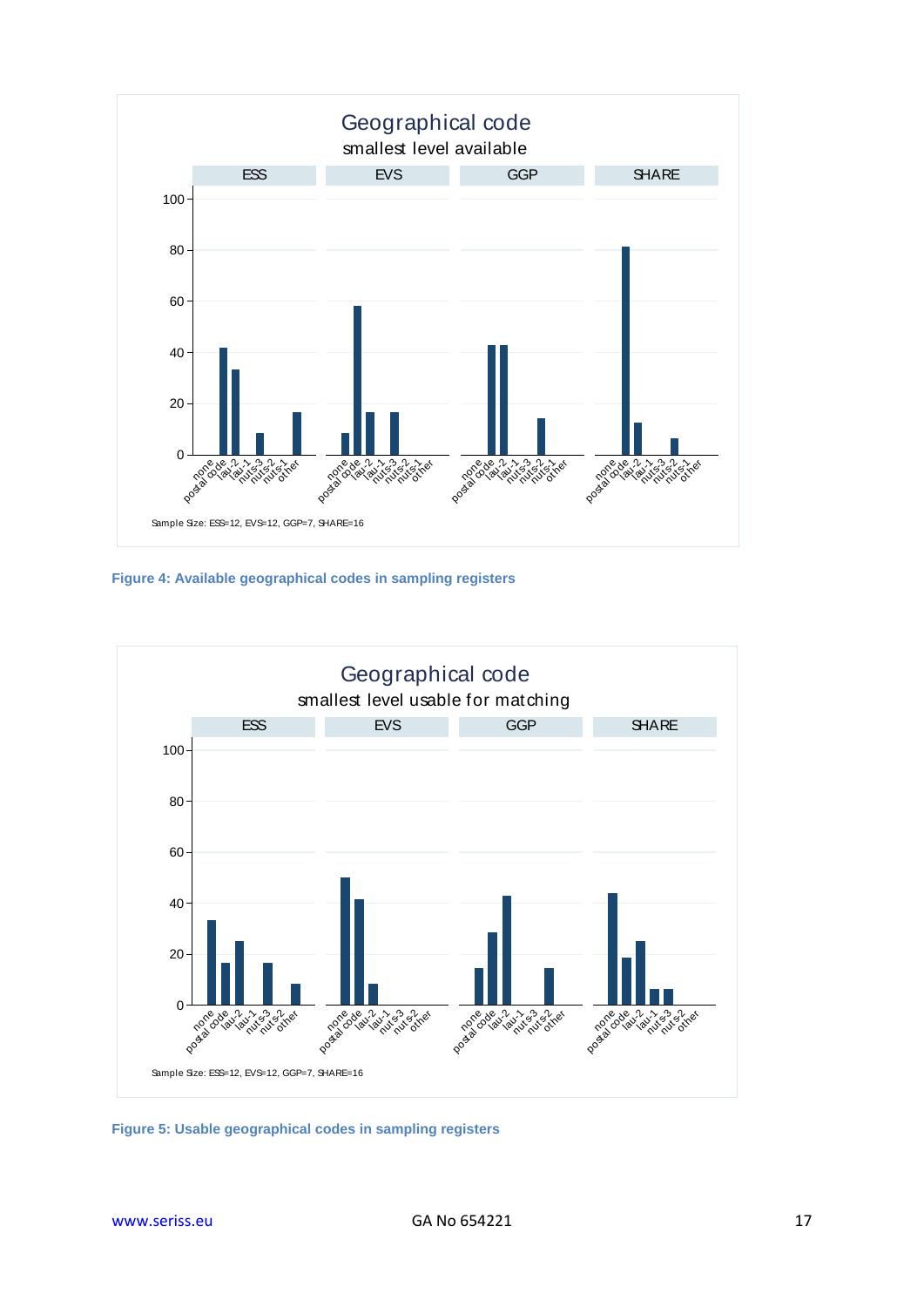# <span id="page-17-0"></span>3. Auxiliary data sources at European level

In this chapter we provide an overview of the two most important sources of contextual auxiliary data at European level, Eurostat and Census Hub, which may be relevant for nonresponse analysis. Based on the findings from our expert survey, we know that contextual data most often is not included in the registers but available externally. The main criteria for selecting the data sources for this chapter were that: data were available at, or could be aggregated to, small-area level, that data were of high quality and that data were available for many countries that also participate in the ESS, EVS, GGP or SHARE. In the following sections, the two sources identified are described shortly and then compared along the same dimensions as in chapter 2, namely the availability of indicators, the possibility of access, and geographical identifiers.

### 3.1European level data sources

<span id="page-17-1"></span>Although termed as European-level data sources, the two sources discussed here contain data for different groups of countries. [Table 2](#page-18-0) provides an overview of which countries (participating in the ESS, EVS, GGP and SHARE) the European data sources provide information for in general.

### *EUROSTAT*

Eurostat is one of the Directorates-General of the European Commission and is the leading provider of official statistics on Europe. It is the statistical office of the European Union (EU). One of the main tasks is the provision of comparable statistical information over member countries and different regions. While data collection is conducted by the countries themselves, Eurostat consolidates and post-harmonizes the different sources. To get a broad range of detailed data, Eurostat combines data from several different studies on specific topics. This includes the European Community Household Panel, the European Labor Force Survey, Community Innovation Survey, the European Union Statistics on Income and Living Conditions, the Structure of Earnings Survey, the Adult Education Survey, the European Road Freight Transport Survey, the European Health Interview Survey, Continuing Vocational Training, Community Statistics on information Society, and the Micro-Moments-Dataset. The resulting data can be used in various spheres of public life including politics, businesses, education sector and journalism. For detailed information see [http://ec.europa.eu/eurostat/web/microdata/european-community-household-panel.](http://ec.europa.eu/eurostat/web/microdata/european-community-household-panel)

#### *Census Hub*

The Census Hub is a uniquely rich data source based on the national population and housing census exercises undertaken in the EU member states and EFTA countries during 2011. It was created by the European Statistical System to disseminate the results of the several censuses in Europe. Census data represent an important source of statistical information on different regional levels by collecting data about the population size and major demographic and economic characteristics of each country. While the national practices in terms of methods and data sources differ substantially, the web tool (Census Hub) enables users to easily access comparable data by ordering it similarly across countries. Another advantage of this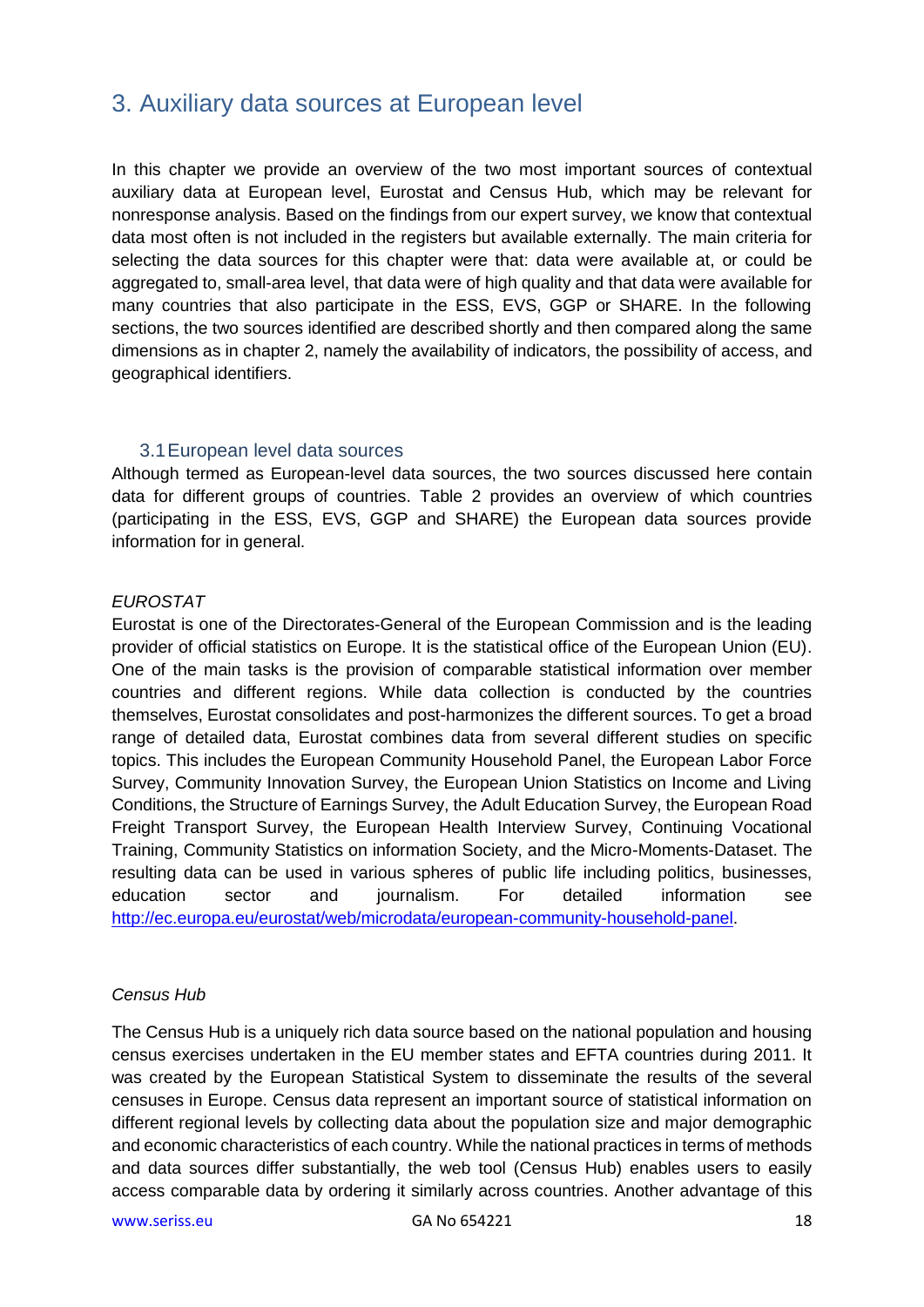data source is that users are not restricted to accessing a small number of pre-defined tables but are able to specify and download their own cross-tabulations. The data are validated by the National Statistical Offices and are not re-validated by Eurostat. For more information about the European Census 2011 and access to the Census Hub tool see: [http://ec.europa.eu/eurostat/web/population-and-housing-census/census-data/2011-census.](http://ec.europa.eu/eurostat/web/population-and-housing-census/census-data/2011-census)

|                            | <b>Eurostat</b>         | <b>Census Hub</b>       |
|----------------------------|-------------------------|-------------------------|
| <b>Austria (AT)</b>        | Χ                       | X                       |
| <b>Belgium (BE)</b>        | X                       | $\overline{X}$          |
| <b>Bulgaria (BG)</b>       | X                       | $\overline{\mathsf{X}}$ |
| Croatia (HR)               | X                       | $\sf X$                 |
| Cyprus (CY)                | X                       | X                       |
| <b>Czech Republic (CZ)</b> | $\overline{\mathsf{X}}$ | $\overline{\mathsf{X}}$ |
| Denmark (DK)               | X                       | X                       |
| <b>Estonia (EE)</b>        | X                       | $\sf X$                 |
| Finland (FI)               | $\overline{\sf x}$      | $\overline{\mathsf{x}}$ |
| France (FR)                | X                       | X                       |
| Georgia (GE)               |                         |                         |
| <b>Germany (DE)</b>        | X                       | X                       |
| Greece (GR)                |                         | $\overline{\mathsf{x}}$ |
| Hungary (HU)               | Χ                       | $\overline{\mathsf{x}}$ |
| Iceland (IS)               | $\overline{\mathsf{x}}$ | $\overline{X}$          |
| Ireland (IE)               | $\overline{\mathsf{x}}$ | $\overline{\mathsf{x}}$ |
| Israel (IL)                |                         |                         |
| Italy (IT)                 | Χ                       | X                       |
| Lithuania (LT)             | X                       | $\overline{X}$          |
| Luxembourg (LU)            | $\overline{\sf x}$      | $\overline{\mathsf{x}}$ |
| Macedonia (MK)             |                         |                         |
| Malta (MT)                 | Χ                       | X                       |
| <b>Montenegro (ME)</b>     |                         |                         |
| <b>Netherlands (NL)</b>    | Χ                       | X                       |
| Norway (NO)                | $\overline{\mathsf{X}}$ | $\overline{\mathsf{x}}$ |
| Poland (PL)                | $\overline{\mathsf{x}}$ | $\overline{\mathsf{x}}$ |
| Portugal (PT)              | $\overline{\mathsf{x}}$ | $\overline{\mathsf{x}}$ |
| Romania (RO)               | $\overline{\mathsf{x}}$ | $\overline{\mathsf{X}}$ |
| Russia (RU)                |                         |                         |
| Serbia (RS)                |                         |                         |
| Slovakia (SK)              | Χ                       | X                       |
| Slovenia (SI)              | $\overline{\mathsf{X}}$ | $\overline{X}$          |
| Spain (ES)                 | $\overline{\mathsf{X}}$ | $\overline{\mathsf{X}}$ |
| Sweden (SE)                | X                       | $\mathsf X$             |
| Switzerland (CH)           |                         | $\sf X$                 |
| <b>Ukraine (UA)</b>        |                         |                         |
| <b>United Kingdom (GB)</b> | X                       | $\mathsf X$             |

<span id="page-18-0"></span>**Table 2: Availability of European-level data in the 37 countries responding to the SERISS WP2 expert survey**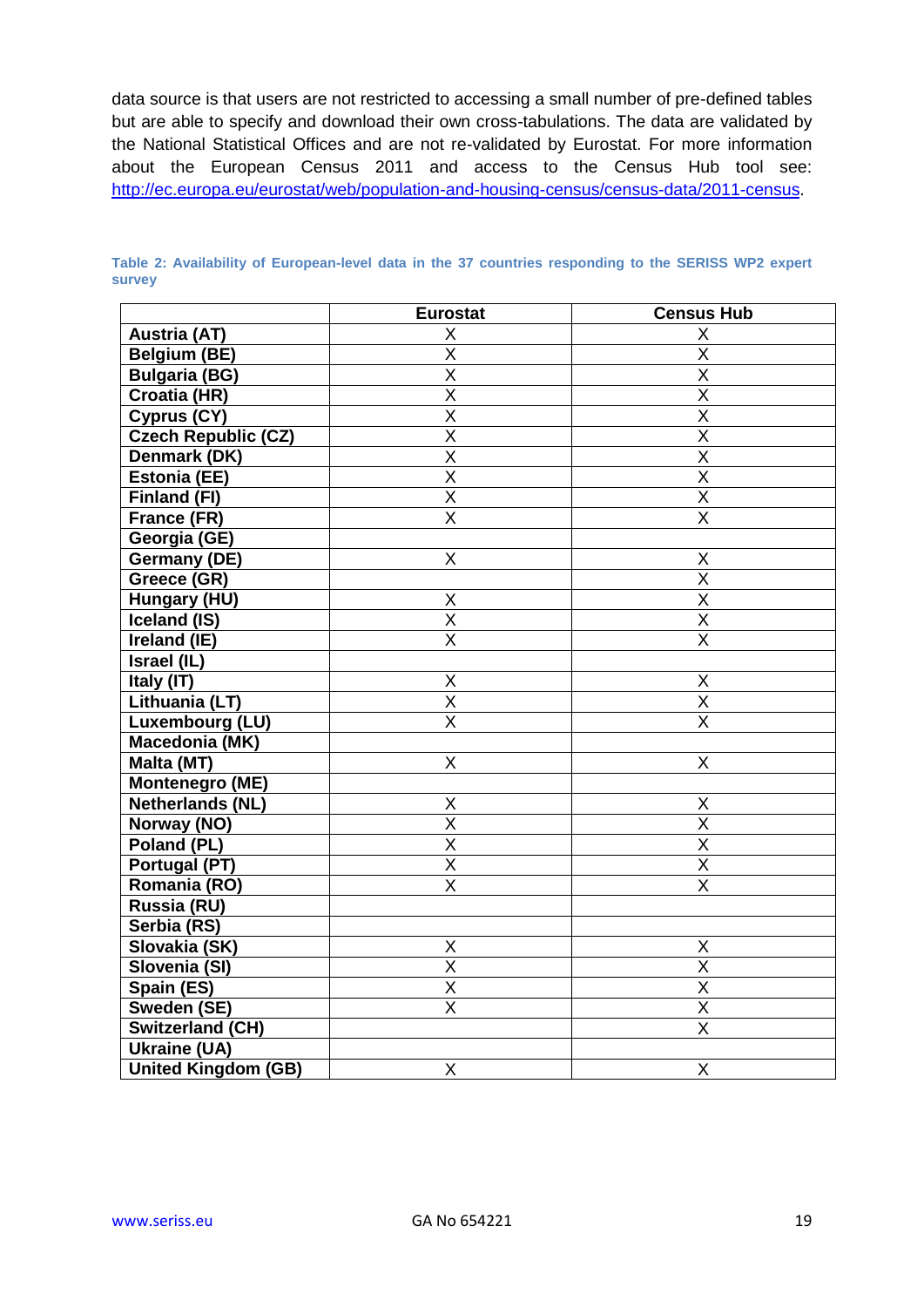# <span id="page-19-0"></span>3.2Findings

### <span id="page-19-1"></span>*Availability*

There is a wide range of indicators across different topics accessible from the data sources made available via Eurostat and Census Hub. Some of these indicators might be more important for nonresponse analyses than others.

In spite of the extremely wide range of available indicators, [Table 3](#page-19-2) gives a general overview of the most important domains covered in the different studies and provides examples of variables contained in the data. For exact descriptions and partly also detailed variable lists of each study please see the specific homepages.

#### <span id="page-19-2"></span>**Table 3: Overview of available indicators**

|                   | (AREAS OF) INDICATORS                                                                                                                                                                                                                                                                                                                                                                                                                                                                                                                                                                                                                                                   |  |  |  |
|-------------------|-------------------------------------------------------------------------------------------------------------------------------------------------------------------------------------------------------------------------------------------------------------------------------------------------------------------------------------------------------------------------------------------------------------------------------------------------------------------------------------------------------------------------------------------------------------------------------------------------------------------------------------------------------------------------|--|--|--|
| <b>Eurostat</b>   | Different ones for every section/survey covered by EUROSTAT<br>Areas: demographics, employment, education, health                                                                                                                                                                                                                                                                                                                                                                                                                                                                                                                                                       |  |  |  |
|                   | <b>Exemplary variables: sex, age, nationality, NACE, ISCO, employment</b>                                                                                                                                                                                                                                                                                                                                                                                                                                                                                                                                                                                               |  |  |  |
|                   | rates, self-employment, working time, household statistics, distribution                                                                                                                                                                                                                                                                                                                                                                                                                                                                                                                                                                                                |  |  |  |
|                   | of income                                                                                                                                                                                                                                                                                                                                                                                                                                                                                                                                                                                                                                                               |  |  |  |
|                   | (for detailed lists of every survey see:                                                                                                                                                                                                                                                                                                                                                                                                                                                                                                                                                                                                                                |  |  |  |
|                   | http://ec.europa.eu/eurostat/web/microdata/overview)                                                                                                                                                                                                                                                                                                                                                                                                                                                                                                                                                                                                                    |  |  |  |
| <b>Census Hub</b> | Areas: demographics, family and household, employment and<br>education, migration and mobility, housing arrangements, data on<br>housing                                                                                                                                                                                                                                                                                                                                                                                                                                                                                                                                |  |  |  |
|                   | Exemplary variables:                                                                                                                                                                                                                                                                                                                                                                                                                                                                                                                                                                                                                                                    |  |  |  |
|                   | Individual: sex, age, marital status, family status, household status,<br>current activity status, occupation, industry, status in employment,<br>place of work, educational attainment, size of locality, place of birth,<br>citizenship, housing arrangements<br><b>Families/ households:</b> type of family nucleus, size of family nucleus,<br>type of private household, size of private household, tenure status of<br>household<br><b>Dwellings:</b> living quarter, type of ownership, number of occupants,<br>useful floor space, number of rooms, water supply system, toilet<br>facilities, bathing facilities, type of heating, type of building, period of |  |  |  |
|                   | construction<br>Detailed<br>found<br>lists<br>here:<br>can<br>be                                                                                                                                                                                                                                                                                                                                                                                                                                                                                                                                                                                                        |  |  |  |
|                   | http://ec.europa.eu/eurostat/web/population-and-housing-                                                                                                                                                                                                                                                                                                                                                                                                                                                                                                                                                                                                                |  |  |  |
|                   | census/census-data/2011-census.                                                                                                                                                                                                                                                                                                                                                                                                                                                                                                                                                                                                                                         |  |  |  |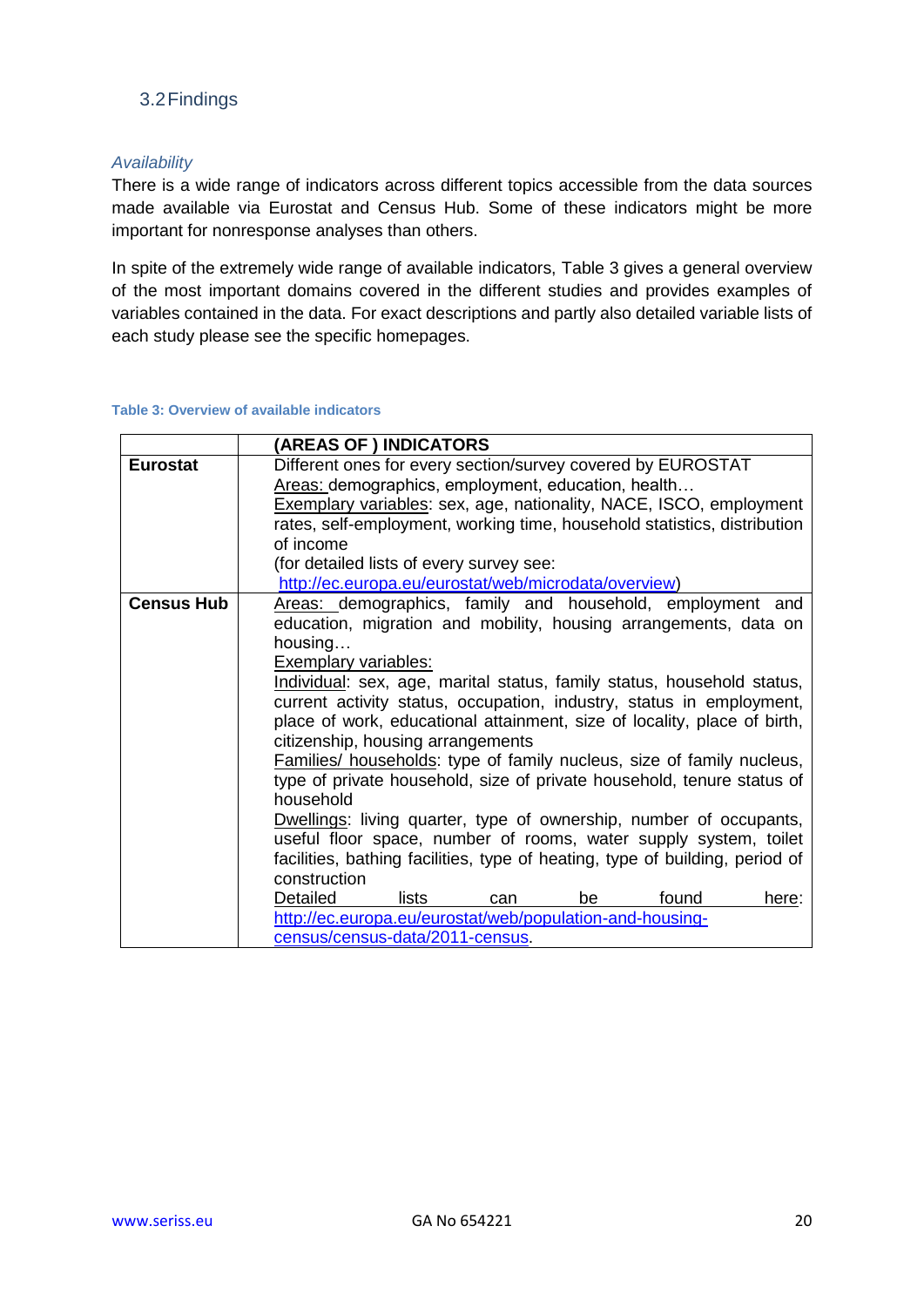### <span id="page-20-0"></span>*Access*

One of the most important factors when working with external auxiliary data is the possibility of accessing them for research purposes. The level at which the data is provided plays an important role in determining access (aggregated or microdata). As the findings of the expert survey showed, access is often restricted or is only possible for certain institutions. Across the two European data sources considered here, aggregated data are almost always available free-of-charge to everyone online, access to confidential microdata is significantly restricted and granted only under certain conditions (see [Table 4\)](#page-20-2).

#### <span id="page-20-2"></span>**Table 4: Overview of accessibility**

|                      | <b>ACCESS OPTIONS</b>                                                                                            |                        |  |
|----------------------|------------------------------------------------------------------------------------------------------------------|------------------------|--|
|                      | <b>Microdata</b>                                                                                                 | <b>Aggregated data</b> |  |
| <b>Eurostat</b>      | Only for scientific<br>bv<br>purpose<br>application with research proposal                                       | Free access            |  |
| <b>Census</b><br>Hub | Access to Census microdata varies by<br>Free access<br>country, but no only aggregated data in<br>the Census Hub |                        |  |

### <span id="page-20-1"></span>*Geographical identifiers*

In order to use auxiliary data from external sources for nonresponse analyses, it must be possible to link the contextual data to sample records at the small-area level. Eurostat and Census hub data provide opportunities for linkage at several levels from national to regional down to municipal level. However, when investigating these data sources it becomes clear that the options for linkage vary between data sources and also between variables within the studies). Most often small-area level codes are available for internal procedures (e.g. sampling) but not publicly available for research purposes (see [Table 5\)](#page-20-3). The most promising data comes from Census Hub since they provide some information on the municipal level.

#### <span id="page-20-3"></span>**Table 5: Overview of available geographical identifiers**

|                 | <b>GEOGRAPHICAL IDENTIFIERS</b>                                                                                                                                                                                                                 |  |  |
|-----------------|-------------------------------------------------------------------------------------------------------------------------------------------------------------------------------------------------------------------------------------------------|--|--|
| <b>Eurostat</b> | Mostly national data (e.g. marital status, education, employment, net<br>earnings, average household size), but also some variables available on<br>a regional level (NUTS2) (e.g. population density, births, deaths, total<br>fertility rate) |  |  |
| <b>Census</b>   | Choice of national, NUTS2, NUTS3 or municipal level (LAU2), but not all                                                                                                                                                                         |  |  |
| Hub             | variables available for all countries or on all levels                                                                                                                                                                                          |  |  |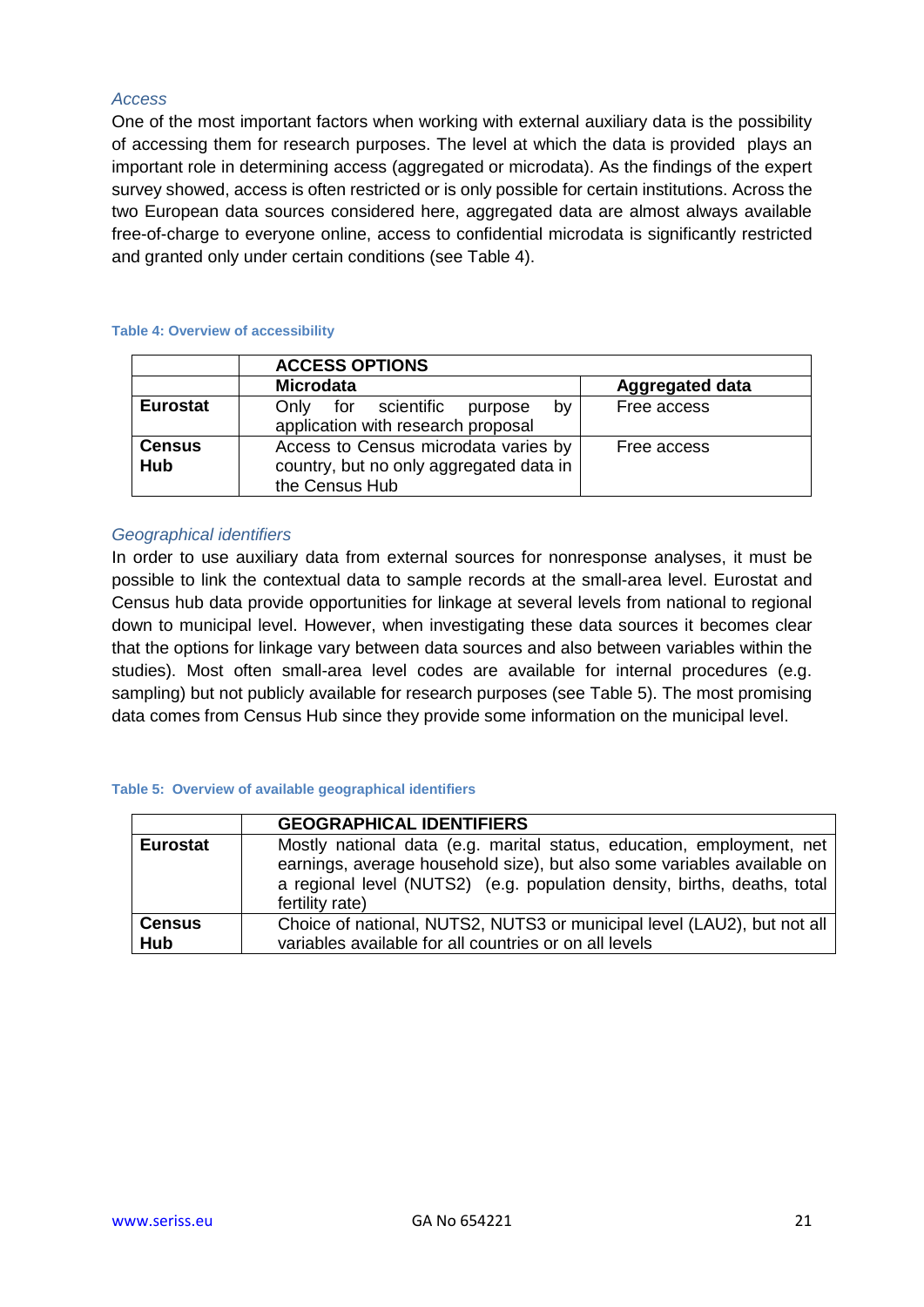# <span id="page-21-0"></span>4. Summary and Conclusion

The main objective of this report is to provide an overview of auxiliary data available in country registers used by the four large cross-national studies collaborating as part of SERISS: the European Social Survey (ESS), the European *Values* Study (EVS), the Gender and Generations Program (GGP), and the Survey of Health, Ageing, and Retirement in Europe (SHARE). The information is primarily based on findings from the SERISS WP2 expert survey among the researchers of these studies' country teams. These findings have been augmented with information from data sources on the European level. All registers and data sources were evaluated along the dimensions of content, access options, and geographical identifiers available for linking data.

The main outcome of this deliverable is a detailed record of the registers used across the four surveys in 37 different countries. Overall, 50 country teams (out of a total of 81 responding) reported using register data for sampling and provided information on the variables available, access conditions and opportunities for linkage. Full details of the responses to the SERISS WP2 expert survey can be found in the Excel file "SERISS WP2 D2.5 Annex2.xls" This document is a resource for researchers and survey practitioners needing to carry out sampling and/or nonresponse analysis for any survey being carried out in the participating countries. It provides an opportunity to compare and learn from the experiences of the four major crossnational surveys being conducted in Europe today and identify potential data sources for future uses.

Summary findings from the data gathering exercise are presented in this report. Overall, most registers contain auxiliary information, but the availability is often limited to general sociodemographic characteristics. Household characteristics are included less often. Information about the neighbourhood is very rarely included, but can be obtained from external sources for 80% of the listed registers. Who can access this information in the registers is less clear. The most generous registers in terms of international access come from Austria, Czech Republic, Germany, Denmark, Estonia and Malta; in all other countries access is restricted to national users. Universities, statistical offices and non-commercial research institutes are allowed to obtain access more often than commercial survey organisations or commercial marketers. Furthermore, the level of geographical codes for combining data sources varies. Postal code (the lowest level of data asked about) is available in registers from 18 different countries overall, but can be used for matching survey data only in 11 countries (Austria, Belgium, Germany, Finland, Hungary, Iceland, Italy, Luxembourg, Poland, Sweden and Slovenia). Sometimes other municipal codes or addresses are also included, but can rarely be used for linkage (Austria and Estonia are commendable exceptions).

The auxiliary information available within registers is limited and most country teams rely on external sources of auxiliary data to supplement (or instead of) register data. This report therefore also provides an overview of key data sources, available at a European level for deriving contextual information that might be of relevance for nonresponse analyses. Data from Eurostat and Census Hub have been evaluated. While the variety of possible indicators available is vast, it is important to note that not all information can be obtained for small-area contextual levels and although both evaluated sources contain geographical identifiers at very small levels, they are usually not available for external use by researchers. Census Hub provides the most promising compilation of data as census surveys are gold standard surveys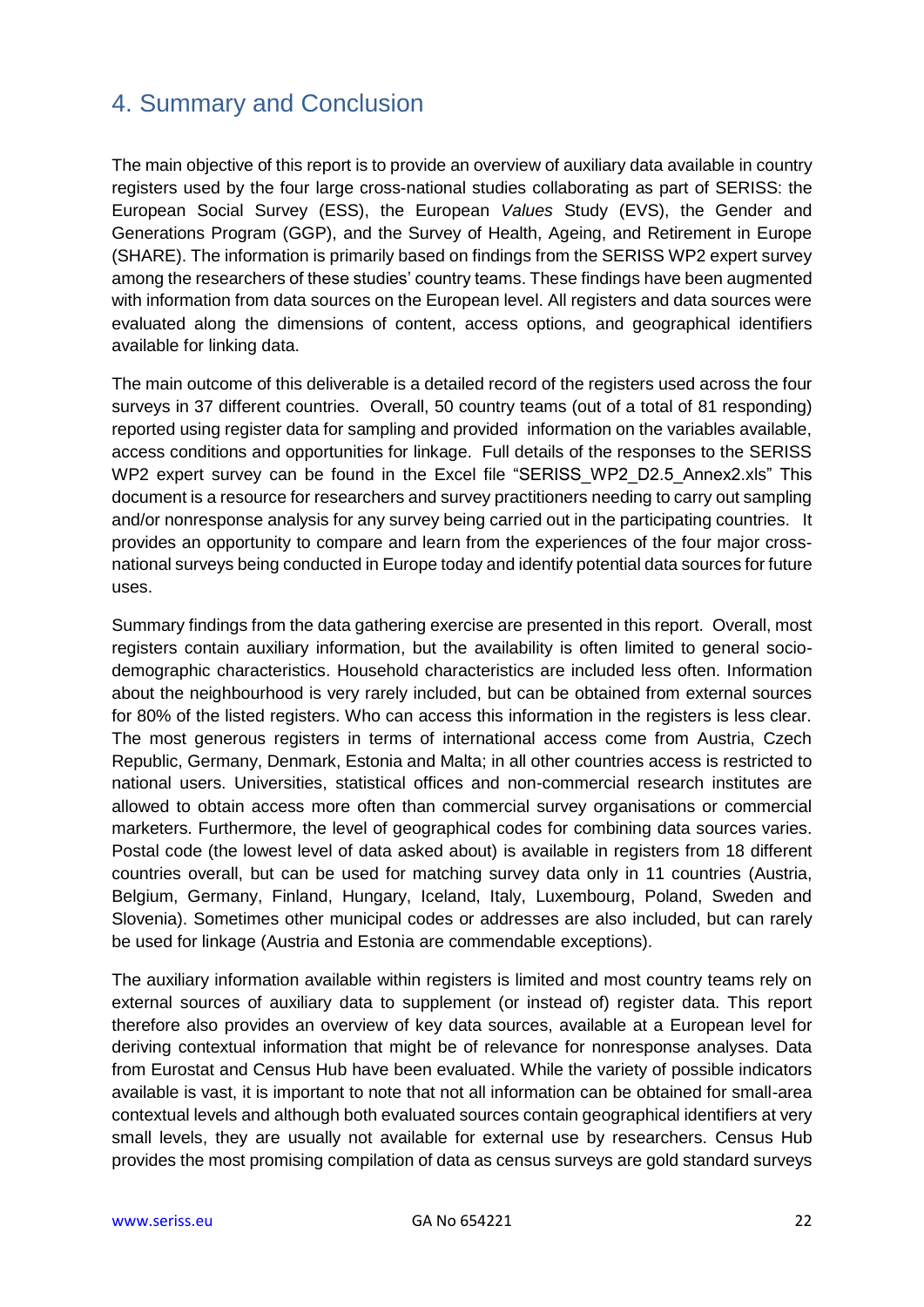and the Hub provides an easy-to-use compilation of the national census surveys from 30 out of the 37 countries that responded to the expert survey.

Using administrative data from registers or other auxiliary sources e.g. European surveys or censuses for nonresponse analyses both have some pros and cons. The main advantage of using auxiliary data from registers is its availability for all gross sample units. Under the condition that auxiliary data is equally accessible for additional data as for sampling, the data linkage should be straightforward since both come from the same source. The main disadvantage might be a limitation of content and missing information on some observations. Registers are installed for a specific purpose and only variables that serve that purpose are included. For example, socio-economic information, which is of high interest for nonresponse analyses, is rarely included. . Furthermore, legal barriers limiting the use of administrative records need to be investigated and overcome to facilitate using administrative records for nonresponse and nonresponse bias analyses. The second option is to derive auxiliary data from other survey data at national or European level, preferably gold standard surveys like census data. The main advantage is the variety of informational content, but the main weakness is that components of total survey error [\(coverage, sampling, nonresponse,](#page-23-13)  [measurement, and processing error, see Groves et al., 2004\)](#page-23-13) apply to these data sources in the same way as they apply to the survey data under investigation. For example, census data is seen as the gold-standard for survey data and often used for estimating response bias in items of other surveys, but has the drawback of being conducted only every ten years (Czajka 2013). The extent of the potential error needs to be considered when using other survey data.

This review of auxiliary data in sample registers has highlighted that there is significant variation in data availability and access conditions not only across countries but also across surveys and organisations within countries. Future efforts within and beyond SERISS should strive, therefore, to foster knowledge exchange enabling survey practitioners to make sampling decisions informed by others' experiences and to increase transparency of obtaining uniform access to information in registers for all interested parties. The next steps within this work package will be to use the SERISS Survey Network to gather experts and interested to facilitate exchange and collaboration. We will also organise a workshop to discuss available data sources and their potential use in nonresponse analysis.